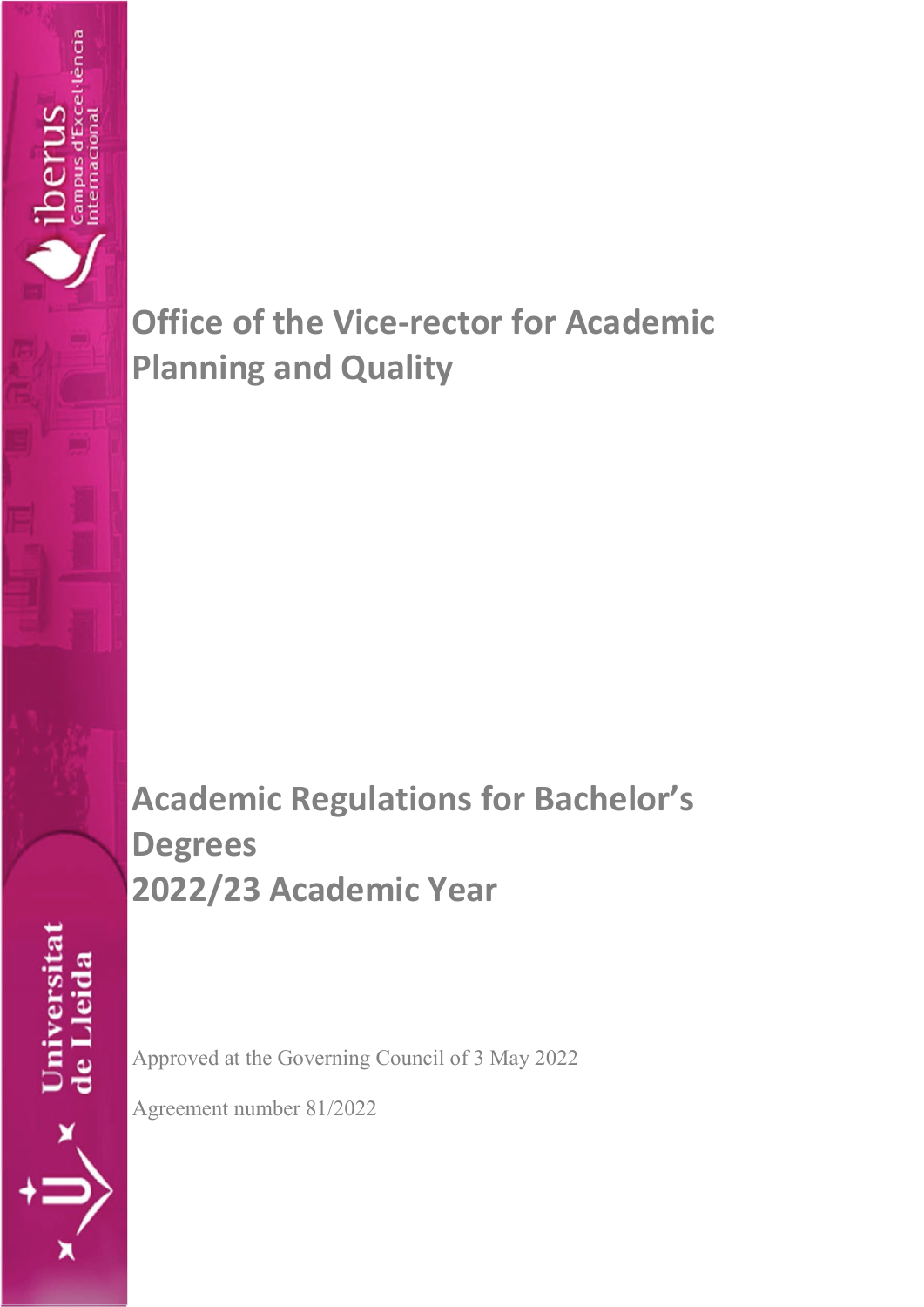#### **UNIVERSITY OF LLEIDA**

# **ACADEMIC REGULATIONS FOR BACHELOR'S DEGREES**

#### **2022/23 ACADEMIC YEAR**

#### **CONTENTS**

## **TITLE 1 - PRE-REGISTRATION**

Article 1. Scope of application

Article 2. Bachelor's degree and double degree pre-registration

#### **TITLE 2 - REGISTRATION**

Article 3. Registration

3.1 Application for registration

3.2 Documentation for submission to formalise the registration

3.2.1 New first-year students and transcript transfer students

3.2.2 Previously registered second and subsequent-year students

- 3.3 Requirements for documents issued abroad
- 3.4 Registration deadlines
- 3.5 Curricular external academic placements
	- 3.5.1 Ordinary registration period established by each centre (July or September)
	- 3.5.2 Registration extension at the end of the February-març for centres that allow it

3.5.3 Exceptional registration

3.6 Registration limits

3.6.1 Prerequisites and corequisites

3.6.2 Minor

#### **TITLE 3 - ECONOMIC REGULATIONS**

Article 4. Exemptions and discounts

4.1 Free registration

4.1.1 Special large family

4.1.2 Grantholder students

4.1.3 Students with a distinction in *Bachillerato* (upper secondary education studies) or a

special *Bachillerato* prize (only in the first year and for the first time)

4.1.4 Students with a minimum degree of disability of 33%

4.1.5 Students who are victims of terrorist acts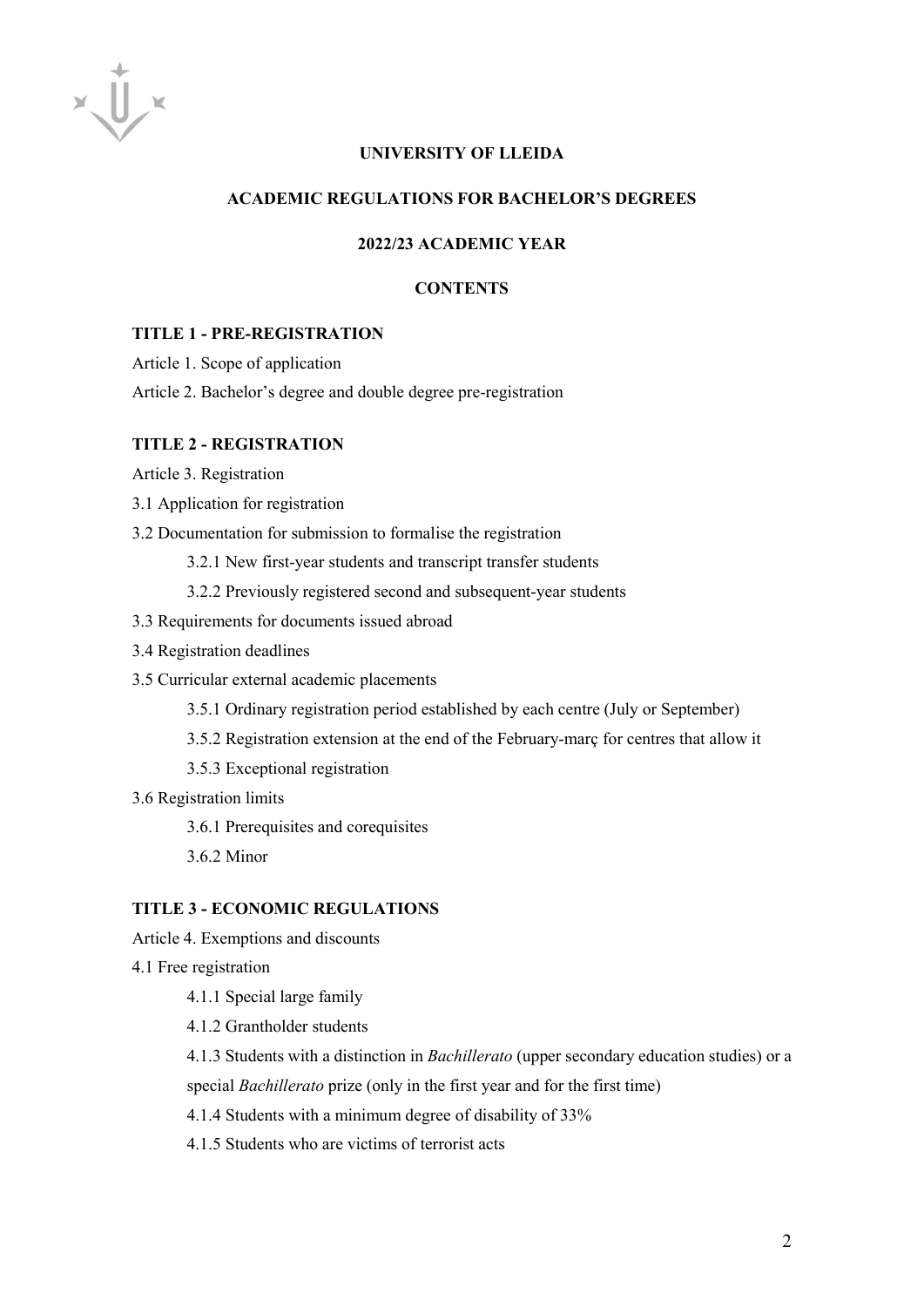4.1.6 Students who are victims of male violence against women within the context of a couple

- 4.2 Discounted registration
	- 4.2.1 General large family
	- 4.2.2 Distinctions
- Article 5. Registration fee payment
- 5.1 Means of payment
	- 5.1.1 Single direct debit payment
	- 5.1.2 Direct debit payment in three instalments
	- 5.1.3 Loan by the Government of Catalonia
- 5.2 Procedure and effects of non-payment of the registration fee
- 5.3. New students awaiting reallocation of a place
- 5.4. Second- and subsequent-year students pending transcript transfer
- Article 6. Amendments to registration
- 6.1 Amendments to registration with and without charge
	- 6.1.1 Amendment to personal data and bank details
	- 6.1.2 Amendment to the application for registration
	- 6.1.3 Cancellation of registration
	- 6.1.4 Withdrawal from subjects
	- 6.1.5 Addition to registration
	- 6.1.6 Change of timetable or group
- 6.2 Exceptions
- Article 7. General provision

#### **TITLE 4 - TRANSCRIPT**

- Article 8. Credit transfer and recognition
	- 8.1 Credit transfer
	- 8.2 Academic credit recognition
	- 8.3 Credit recognition circumstances
	- 8.4 Documents, deadlines and resolution
	- 8.5 Recognition of cross-disciplinary subject areas
- Article 9. Transcript transfer of official university studies in Spain
- Article 10. Simultaneous studies
- Article 11. Admission of students with university studies taken partially or wholly abroad
- Article 12. Grading system and transcript average
- Article 13. Double degrees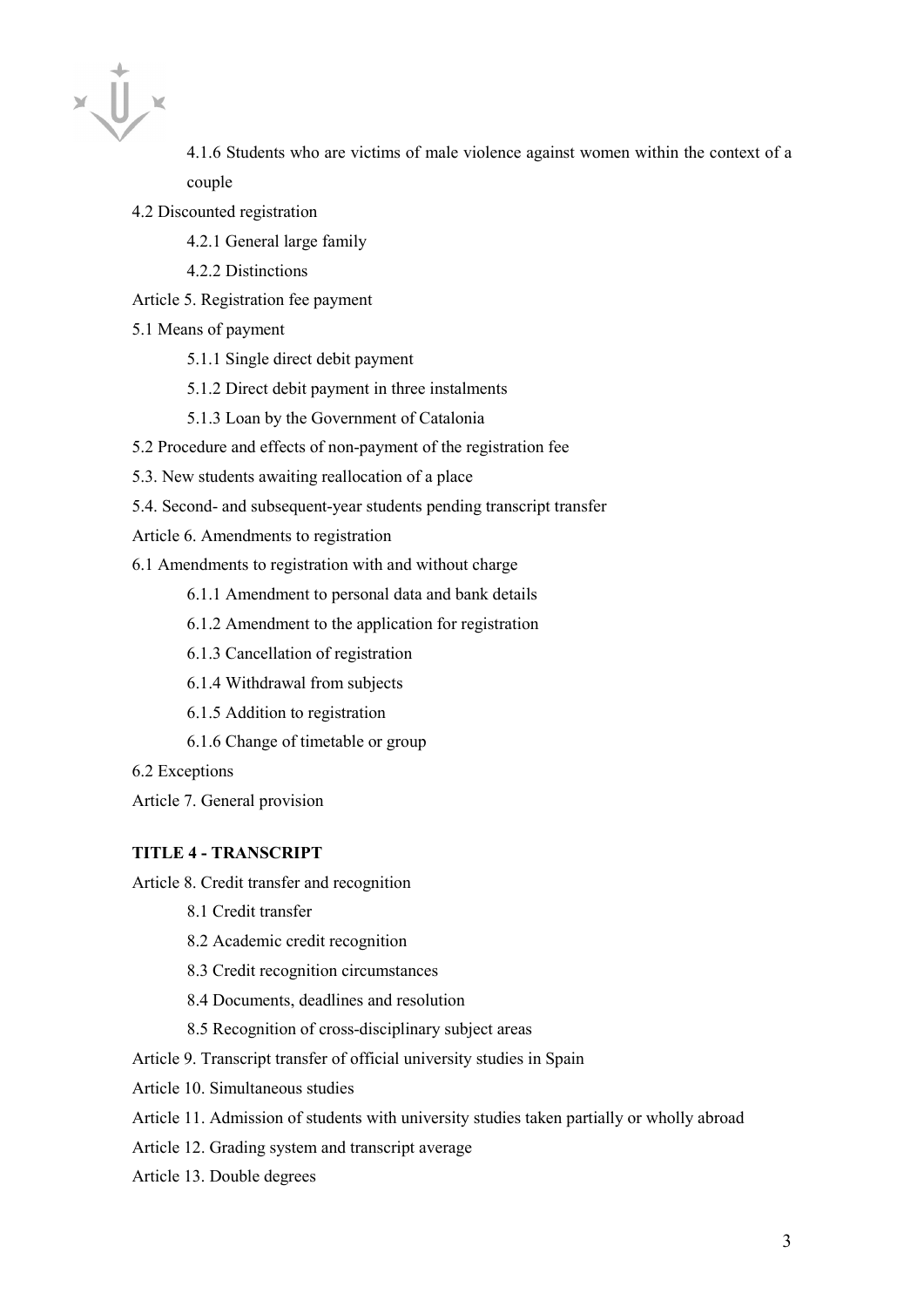

First additional provision. Voluntary contributions Second additional provision. Students with special needs Third additional provision. Insurance Fourth additional provision. Accreditation of a third language Fifth additional provision. Documentation of the people concerned Transitional provision. Teaching format at the UdL Revocatory provision Final provision. Situations not provided for in these regulations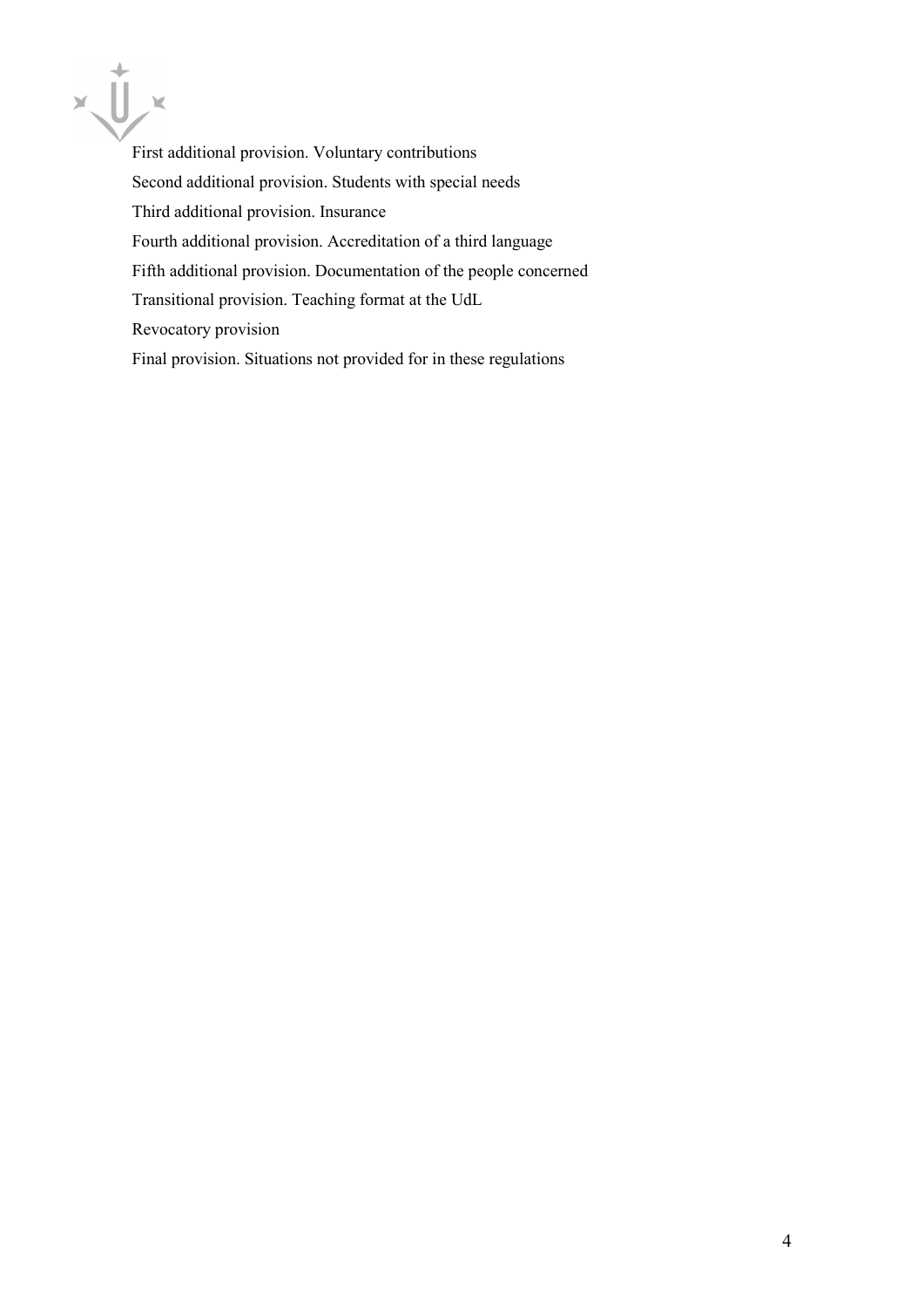$x\bigcup x$ 

#### **UNIVERSITY OF LLEIDA**

# **ACADEMIC REGULATIONS FOR BACHELOR'S DEGREES 2022/23 ACADEMIC YEAR**

## **TITLE 1**

#### **PRE-REGISTRATION**

#### **Article 1. Scope of application**

These regulations are applicable to official university studies leading to bachelor's degrees of the University of Lleida's own centres and affiliated centres.

#### **Article 2. Bachelor's degree and double degree pre-registration**

Students interested in being admitted to a bachelor's degree or a double degree at the University of Lleida must pre-register by the deadlines set out by Government of Catalonia.

Students must pre-register online via the University Admissions Portal of the Government of Catalonia.

A student allocated to a double degree who is already in possession of one of the two degrees included in these studies will not be allowed to register for it. However, students holding a degree in Animal Science and Production will have access to the double bachelor's degree in Veterinary Medicine and in Animal Science and Production of the UdL, but they will only take the degree in Veterinary Medicine.

#### **TITLE 2**

## **REGISTRATION**

#### **Article 3. Registration**

#### **3.1 Application for registration**

The formalisation of a registration, either in person or using the self-registration system, is a request. Paying for it and having it admitted by the administrative services of this University does not imply that the content of it is compliant.

In general, an application for registration must be formalised via the self-registration system either from the centre's computer room or from home, according to the registration calendar.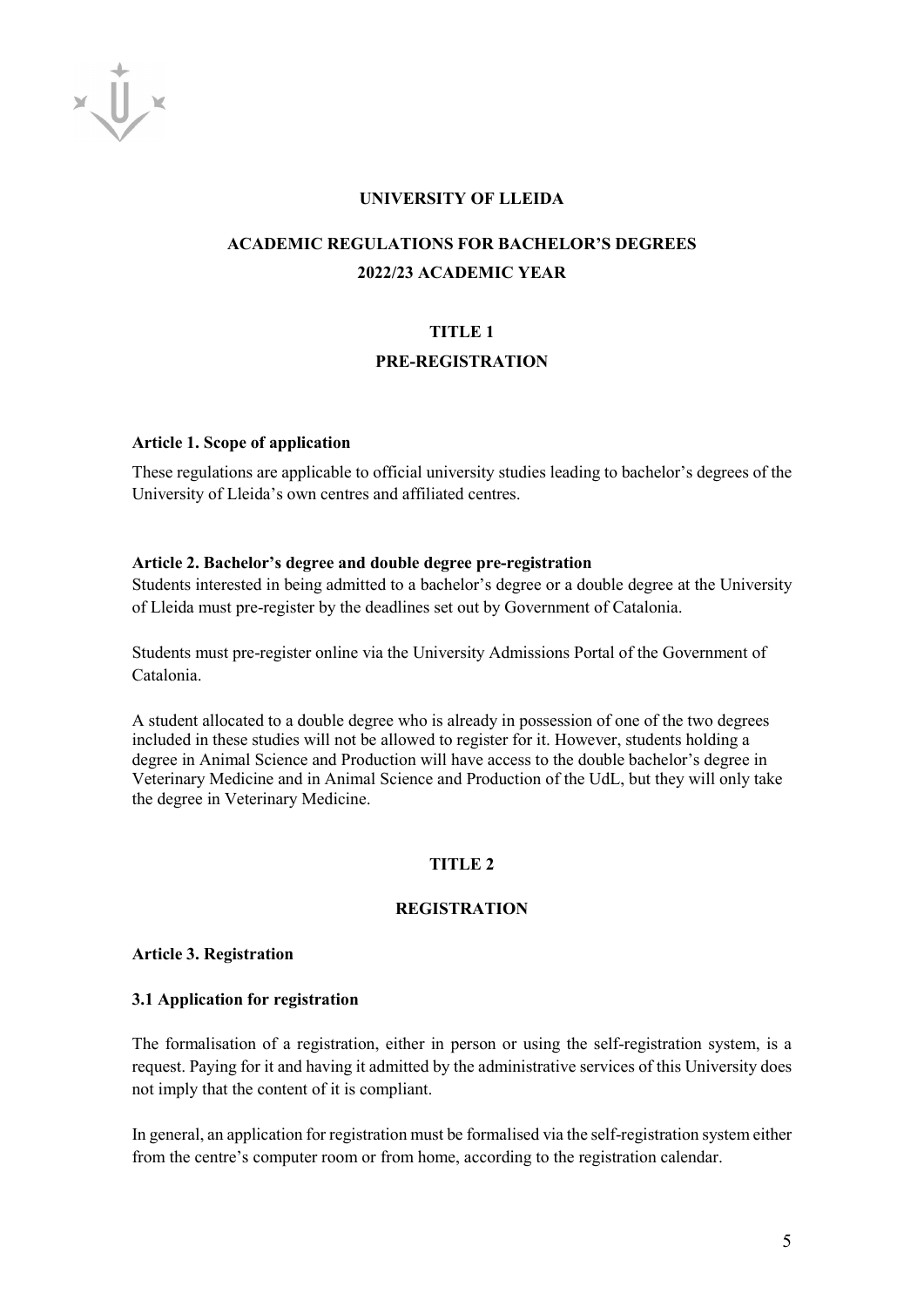

The application for registration does not become effective if any of the data provided by the student are false or if the registration fee is not paid by the established deadline.

Students shall only receive training and teaching for the subject areas they have registered to take.

Students who have expired subjects pending from a degree shall not be able register for the remaining subjects of that degree and must do the adaptation to the new curriculum of the respective degree (see the First Transitional Provision of the Continuance Regulations).

For students who switch from an old curriculum to a new curriculum and who have used up a certain number of sittings for a subject common to both curricula, the number of sittings used up in the curriculum of provenance shall not be counted.

For any information related to registration, students should contact the secretariat of the centre.

# **3.2 Documentation for submission to formalise the registration**

The documentation must be submitted to the centre secretariats, preferably via the online office of the UdL.

### **3.2.1 New first-year students and transcript transfer students**

- ID document: Spanish students do not need to submit it.

Foreign students who do not have an ID document or a foreigner identification number (NIE, issued by the Spanish authorities) must submit a valid passport.

- SEPA direct debit mandate, signed by the current account holder.

- Students applying for an exemption, discount or waiver of fees must submit, by the registration deadline, the documentation accrediting their entitlement, as set out in the regulations governing it, in accordance with the provisions of Article 4 of these regulations.

- University graduates in private schools must submit an authenticated copy of the degree certificate or provisional certificate.

- Students registering on bachelor's degrees offered at the Health Sciences Campus must submit proof of tetanus and hepatitis B vaccinations.

- Foreign students aged 28 and over must submit the original and a copy or authenticated copy of health and accident insurance that is valid in Spain.

- Where applicable, the transcript transfer fee receipt and a copy of the transcript. This documentation must be submitted at the time of formalising registration in the following cases:

a) First-year students admitted to this university through pre-registration routes 7 and 8.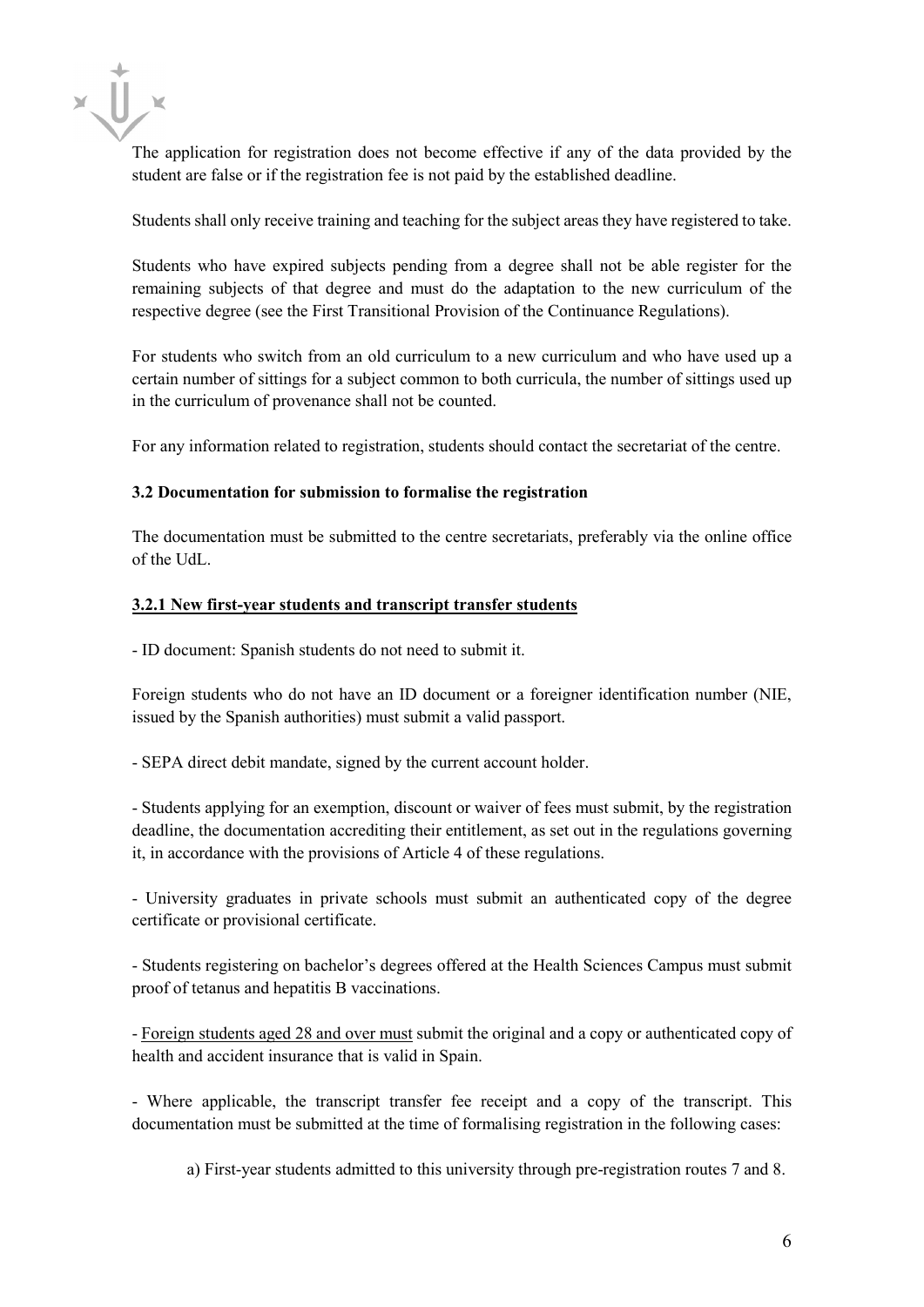b) Students who come from another university district, unless awaiting reallocation of a place at another university (Article 5.3 of these Regulations). They must submit it once they confirm registration at the University of Lleida.

c) Students coming from other courses from other universities or other centres of this university.

- Students registering as part-time must submit an application, in the ordinary registration period (\*), addressed to the dean or director of the centre, and must provide documentation to justify that they cannot fully devote their time to university education. If the reason is work-related, they must submit a certificate from the firm in which they work and a National Insurance contributions record issued by the Social Security Treasury or competent authority. Self-employed workers must submit a photocopy of taxes or the tax permit instead of the certificate from the firm. The centre must check the substantiated data and return the documentation submitted for this purpose to the person concerned.

Resolutions for these applications will be posted on the notice board of the online office of the University of Lleida (http://seuelectronica.udl.cat/etauler.php) and the centre's web page in accordance with the Seventh Additional Provision of Law 3/2018, of December 5, on the protection of personal data and the guarantee of digital rights.

(\*) Students registering in July or the first week of September may submit it by the start of the academic year.

- Accreditation of a third language.

Original and copy or authenticated copy of documentary proof of the level attained in a third language, if applicable, from among those established in the university entrance examinations (PAU) (German, English, French or Italian). For the purposes of this accreditation, students must check the table of recognised certificates published on the website of the University of Lleida.

For all other circumstances, students must consult Academic Management of the University of Lleida.

#### **3.2.2 Previously registered second and subsequent-year students**

- Foreign students from outside the European Union must re-submit a passport if the one previously submitted has expired.

- Students applying for an exemption, discount or waiver of fees for the first time must submit, by the registration deadline, the documentation accrediting their entitlement to the secretariat of the centre, as set out in the regulations governing it, in accordance with the requirements set out in Article 4 of these regulations.

- SEPA direct debit mandate, if the current account holder has changed.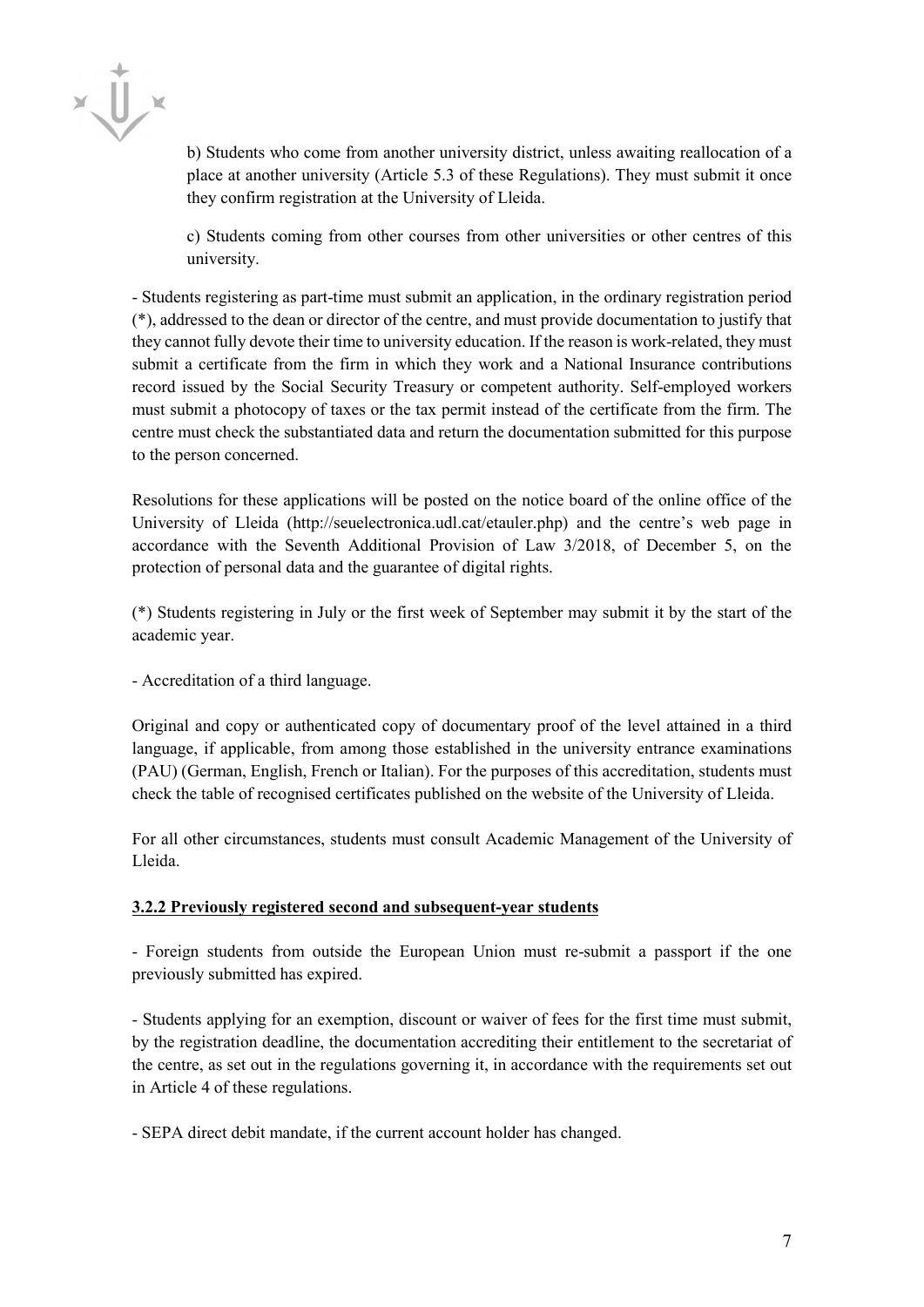- Students registering as part-time for the first time must submit the application in accordance with the provisions of Article 3.2.1.

### **3.3 Requirements for documents issued abroad**

Documents issued abroad must be official, original and issued by the competent authorities, and they must be legalised diplomatically. This procedure must be carried out at each of the following organisations and in the indicated order:

1. Ministry of Education of the country of origin for degree and study certificates, and the respective Ministry for birth and nationality certificates.

2. Ministry of Foreign Affairs of the country issuing the documents.

3. Diplomatic or consular representation of Spain in the document-issuing country.

All documents issued by the diplomatic authorities or consular services of another country in Spain must be legalised by the Spanish Ministry of Foreign Affairs.

For the legalisation of documents issued by countries that are signatories to the Hague Convention, of 5 October, the previously established requirements are substituted by the apostille affixed to the document by the competent authority of the State that issued the document.

It is not required to legalise documentation issued by EU Member States, provided there are no doubts as to their authenticity and legitimacy, or to their official nature.

The aforementioned documents must be accompanied by an official translation into Spanish, if they are written in another language. This translation can be rendered:

- By any diplomatic or consular representation of Spain abroad.

- By the diplomatic or consular representation in Spain of the country of which the applicant is a subject or, if applicable, of the document-issuing country.

- By sworn translators duly authorised or registered in Spain.

As a general rule, it is only necessary to provide an official translation of the subject programme in cases where it cannot be assessed adequately without one.

If the original document is written in a non-Latin alphabet, it is recommended that the translation should include the name of the degree in the original language but transcribed into the Latin alphabet, rather than a translation of that name.

Original documents may be submitted together with a photocopy, and they shall be returned to the people concerned after authentication.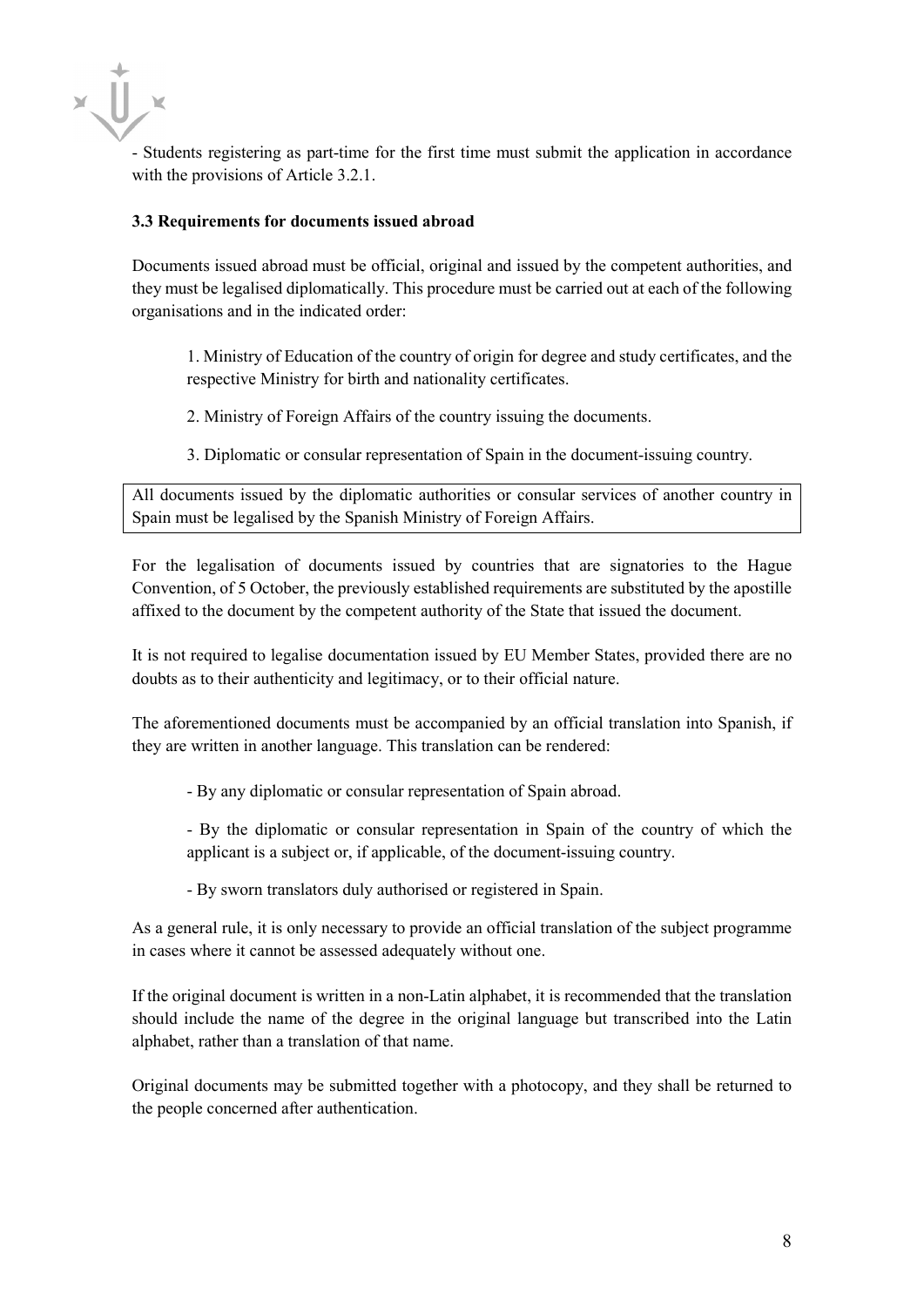$\times$   $\prod_{\alpha}$ 

If the photocopies have been compared and legalised by the diplomatic or consular representation of Spain in the document-issuing country or before a notary, it is not necessary to submit the original at the same time.

# **3.4 Registration deadlines**

The student registration calendar is published in June and posted on the notice boards of each centre, of the Academic Management and on the website of the University.

Before leaving to go to the destination university, students participating in mobility programmes (UdL mobility, ERASMUS**+** and SICUE) must register in July, on the date shown in the registration calendar.

Regarding the deadlines for registering for bachelor's theses and curricular external academic placements, students must consult the academic secretariats of the respective centres.

# **3.5 Curricular external academic placements (PAE)**

As indicated in the Regulations for external academic placements, students will not be able to start their external academic placements in the respective organisations until the corresponding Educational Cooperation Agreement has been signed and is in force, and also, until the three parties (tutors of the organisation and of the UdL, and the student) have the corresponding specific training project, duly signed by each of them. Without the fulfilment of both conditions the student's placement in an organisation will not be considered protected by the University of Lleida and, therefore, the latter will not be liable for any incident arising therefrom.

Placement centres may establish specific vaccination requirements that students taking health sciences degrees must meet.

Faculty of Nursing and Physiotherapy students that choose not to get vaccinated will have to sign the vaccination refusal document.

There are two options for placement registration and execution, and exceptional registration:

# **3.5.1 Ordinary registration period established by each centre (July or September)**

Students registered for curricular external placements may do their placements before the start of the following academic year, in accordance with the calendar approved by the Governing Council.

Students registering in the July registration period may do their placement in the summer, only if they were registered at the University of Lleida in the immediately preceding year for the same degree.

Students may not do placements in a period when their registration is not current. Falling within this scenario are placements that end later than the end of the academic year when registration for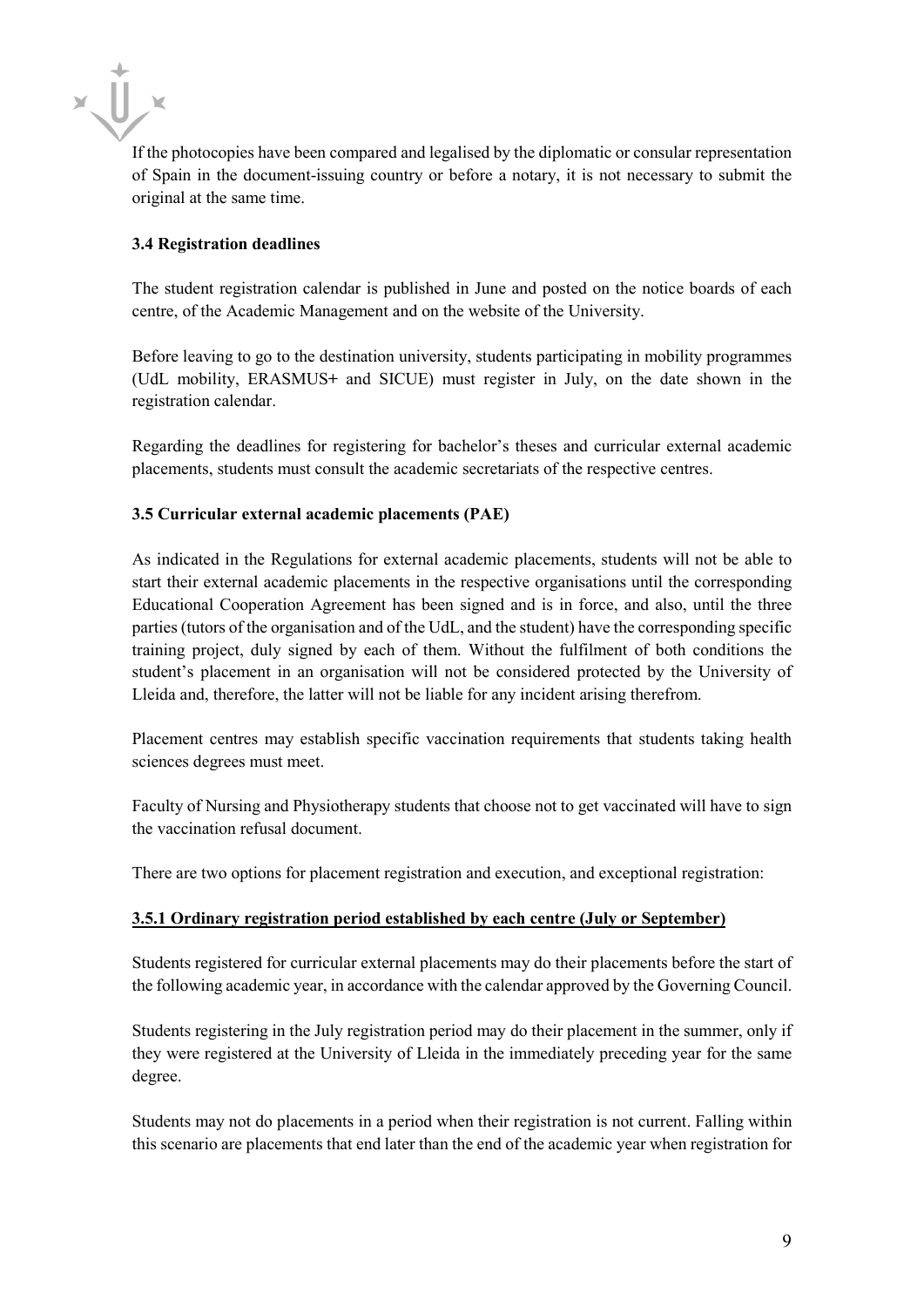the following year has yet to be done. Under these circumstances, an additional insurance needs to be taken out.

In the degrees that have set up different groups in the subject (a maximum of 3 groups, corresponding to three records closure deadlines: (records closure of the first semester for the first group, records closure of the second semester for the second group, and 15 September for the third group) students must choose the group to which they wish to be assigned at the time of registering, and must subsequently adhere to that choice since it directly and substantially affects PAE programming and management undertaken by the placement coordinator and the subject manager.

The selection of the first group should be set aside for students who, owing to individual situations, need to have the subject record closed early in order to be admitted to further studies, to finalise studies, etc. In any event, given that their execution depends on the number of offers received from host organisations for this initial period, the centre may limit the number of places offered to this first group, which shall be allocated in strict order of registration. After reaching the maximum number, any students left out shall automatically be assigned to the next group.

In all other cases, students linked to the second or third groups, it is understood that the group selection shall provide them with the assurance of the group's record closure within the respective period, and that, as far as doing and evaluating the placements are concerned, both shall be adapted in terms of timing to suit the management of the subject.

# **3.5.2 Registration extension in February/March for centres that allow it**

Students must consult the secretariat of the respective centre for registration dates.

Such registration in the extended period allows the following individual situations to be taken into consideration:

- Students who were unable to register in the ordinary registration period because certain prerequisites had to be met, but at the time of the extension they meet them to be able to do so.

- Students who, for their own sake (availability of the next summer period, Erasmus planned for the following year or other personal circumstances), wish to bring PAE execution forward.

If, because of PAE, this registration extension exceeds the number of credits for which students may register under these regulations, students may request an exception from the dean or director of the respective centre, who shall resolve the matter after studying the transcript.

Students registering within this period must have completed their placements and their evaluation by 15 September.

Centres that avail themselves of this registration extension period may establish up to 2 groups in the subject, corresponding to the transcript closure deadlines: records closure of the second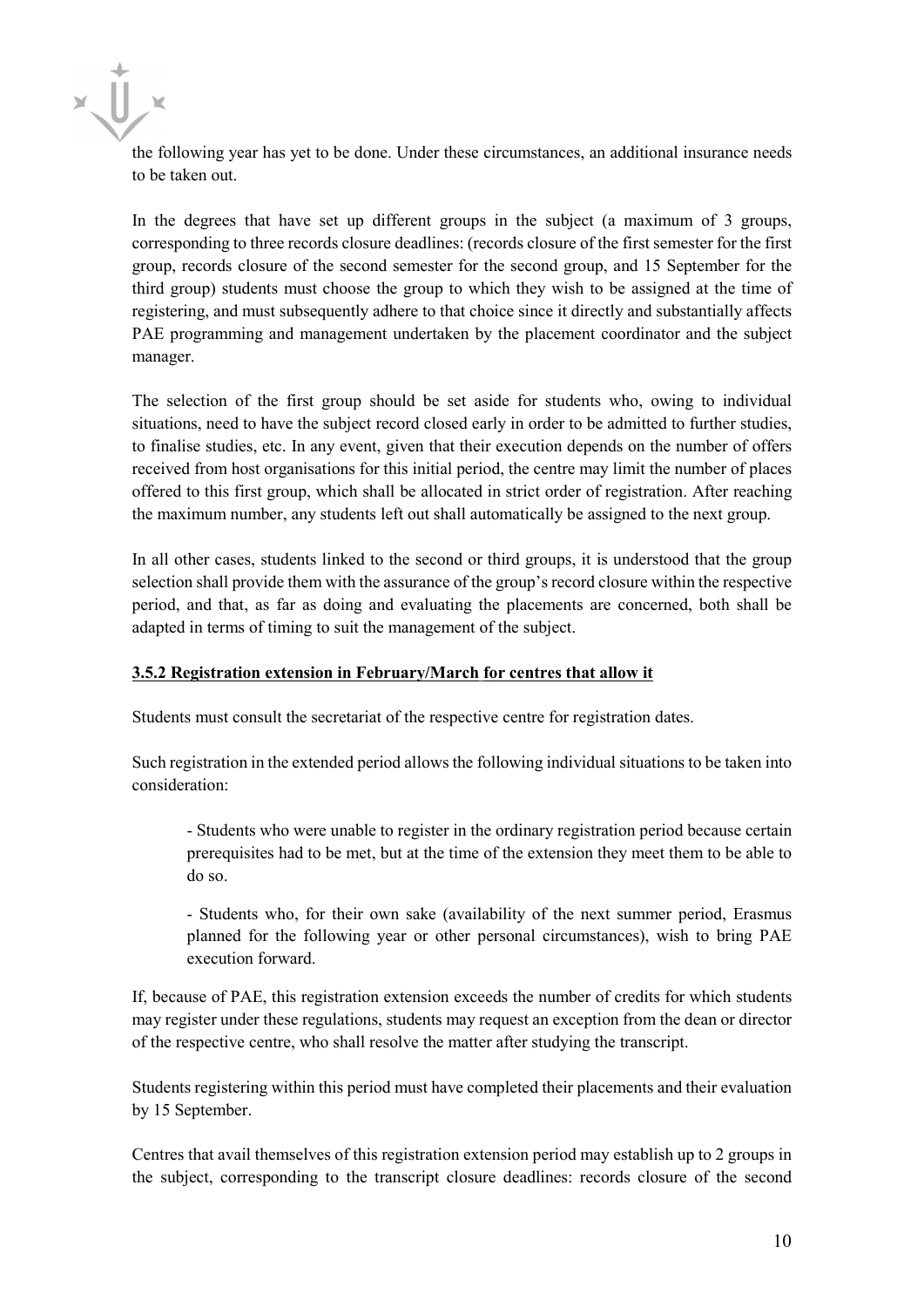

semester and 15 September. Students must choose the group to which they wish to be assigned at the time of registering, and must subsequently adhere to that choice since it directly and substantially affects PAE programming and management undertaken by the placement coordinator and the subject manager. The same criteria and interpretation as those detailed in the ordinary registration period, Article 5.3.1, are applicable, and in this case are adapted to 2 groups.

The student must be up to date with registration fee payments to be able to make this extension.

# **3.5.3 Exceptional registration**

An exceptional registration period is established during the first five teaching days of June, which, for all intents and purposes, corresponds to the 2022/23 academic year, in order to attend to all offers of company placements to be undertaken over the following summer period, for which the teaching staff in charge has sufficient candidates to fill such placements under this registration.

This registration has no additional fee.

The record closure date will be that of the third term (September 2023).

To register, the student must submit a registration request form to the secretariat of the centre, with the agreement authorisation signed by the lecturer in charge of filling a placement (it is understood that she/he has an offer of a placement for a student who is in a position to undertake it).

This registration will not be granted if a student has any registration fee payments outstanding.

# **3.6 Registration limits**

The provisions set out in Articles 4 and 5 of Chapter 1 of the Continuance Regulations of the University of Lleida shall apply.

Recognised credits and transferred credits do not count for the purposes of minimum and maximum limits for registration, academic achievement or continuance.

Students who apply for a grant from the Ministry of Education, Culture and Sport must check the minimum registration credits established in the corresponding call.

Credits exceeding the total number of credits needed to obtain the degree will not be covered by the grant (Ministry of Education's call for grants).

# **3.6.1 Prerequisites and corequisites**

Centres must publish the subject prerequisites and corequisites on the web page of each degree programme.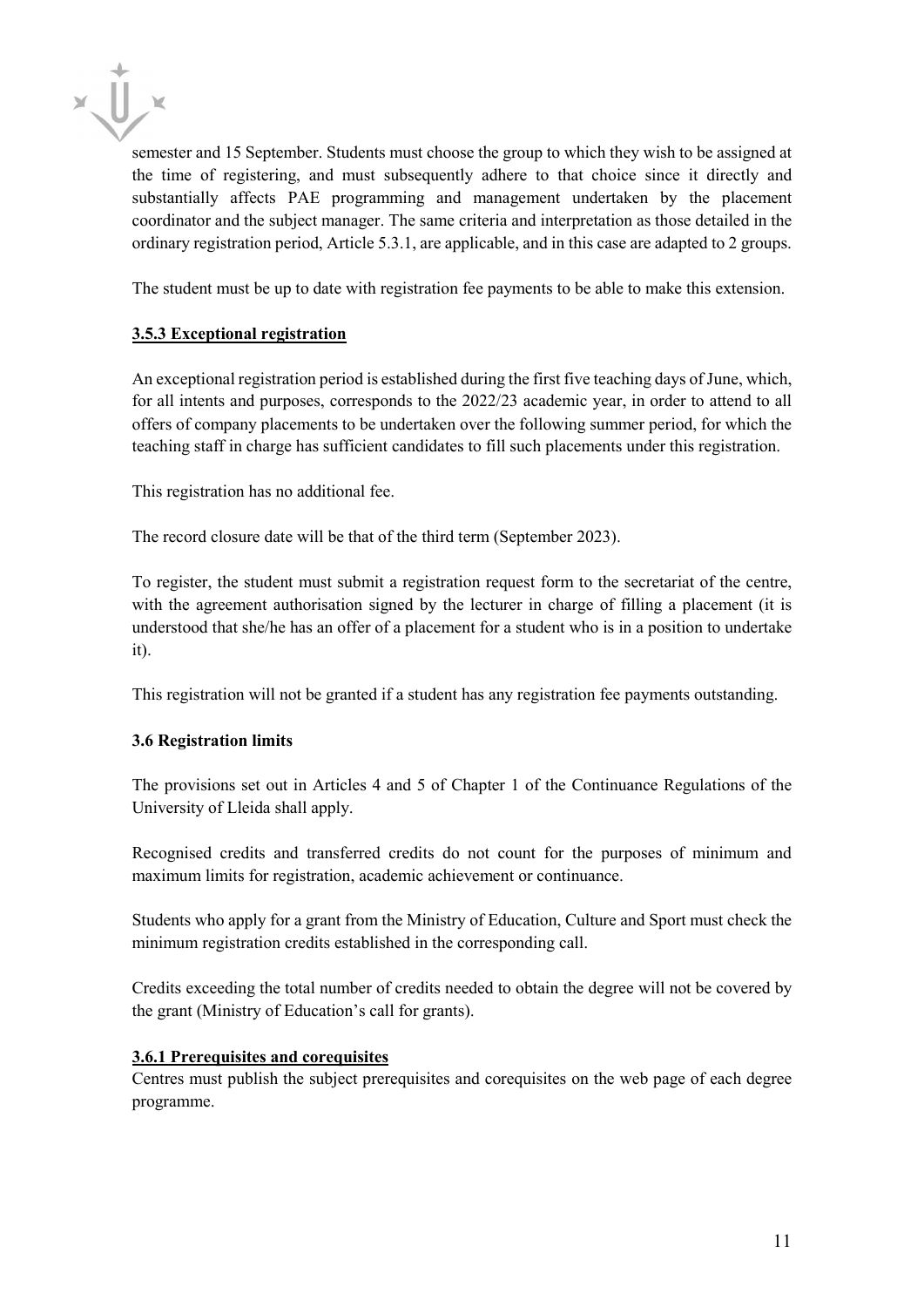# **Prerequisite for registration:**

A subject becomes a prerequisite of a second subject when, to register for the second subject, students need to have passed the first.

#### **Prerequisite for qualification:**

A subject becomes a prerequisite of a second subject when, to pass the second subject, students need to have passed the first.

#### **Corequisite:**

A subject becomes a corequisite of a second subject when, to register for the second subject, students need to have registered for or have passed the first.

### **3.6.2 Minor**

The minor must be taken before completing the bachelor's degree and requires authorisation from the dean or director of the centre.

# **TITLE 3**

## **ECONOMIC REGULATIONS**

#### **Article 4. Exemptions and discounts**

#### **4.1 Free registration**

Students in one of the following situations are entitled to exemption from fees and public prices:

#### **4.1.1 Special large family**

Only those students from outside Catalonia need to accredit this condition.

- Original and copy or authenticated copy of the large family document or certificate (students registering for the first time or who need to submit a renewed large family document or certificate).

The exemption only applies to subjects and the transcript management fee; students must therefore pay, in full, the support fee for learning, the compulsory insurance and contracted services.

Students must provide proof, by the registration deadline, by submitting an up-to-date large family document or certificate. Students must meet this condition at the start of the academic year.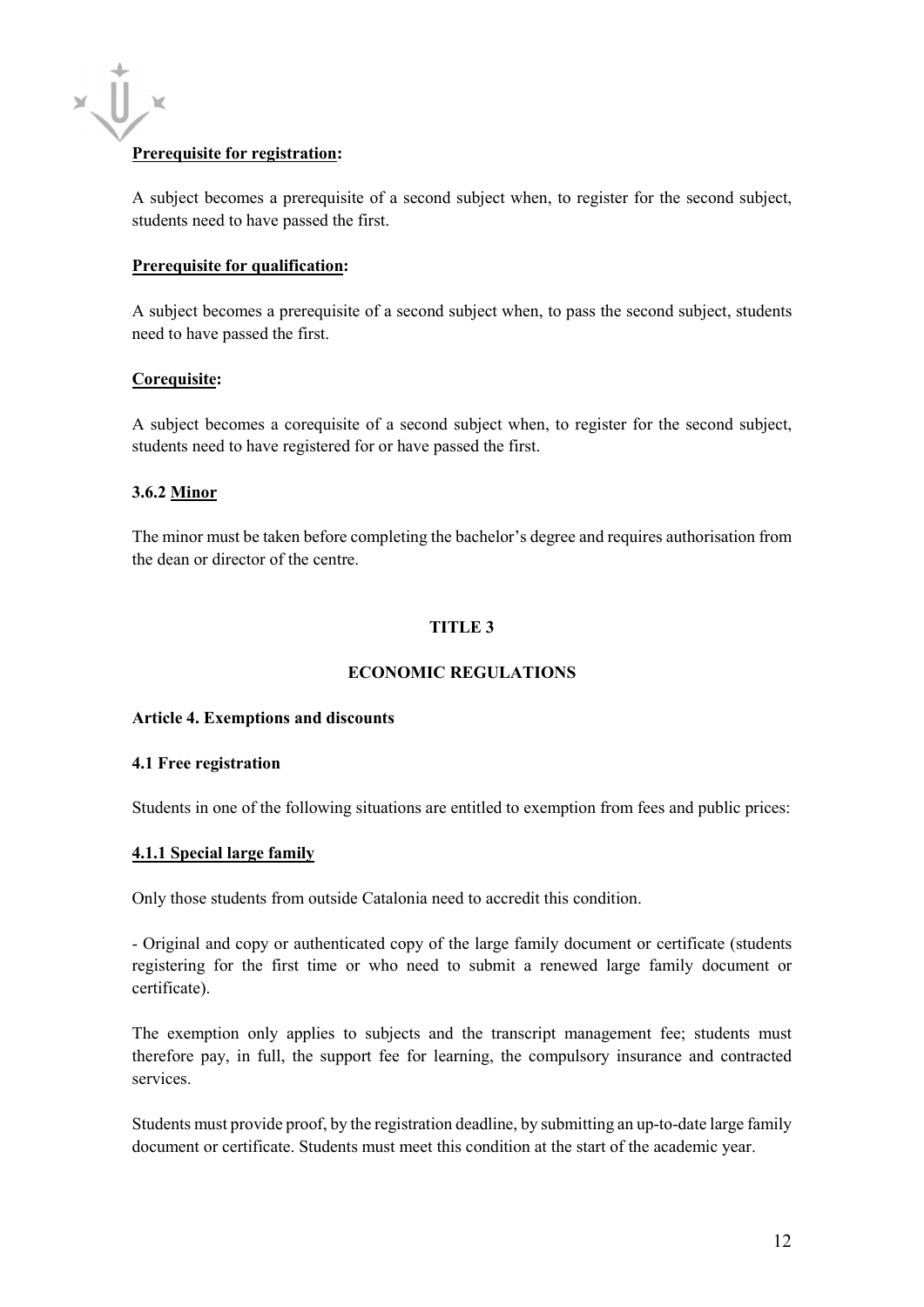# **4.1.2 Grantholder students**

- Students receiving a general or mobility grant convened by the Ministry of Education, Culture and Sport are under the obligation to pay for the contracted academic services.

- Provided that the requirements are met, this payment exemption is also applied to students pending the resolution on the awarding of a grant at the time of registration.

- If a grant is not awarded, students must pay the respective registration amount. If this payment is not made, the provisions of Article 5.2 these regulations shall be applied.

- The submission or lodging of any kind of appeal relating to the refusal to award a grant shall not stop or suspend the students' obligation to make the payment, since it is considered that they do not meet the requirements of free registration.

Discounts only apply to subjects; students must therefore pay, in full, the transcript management fee, the support fee for learning, the compulsory insurance and contracted services.

# **4.1.3 Students with a distinction in** *Bachillerato* **(upper secondary education studies) or a special** *Bachillerato* **prize (only in the first year and for the first time)**

Only those students who have done these studies outside Catalonia will need to accredit this condition, by means of the certificate or authenticated copy issued by the secondary centre.

The exemption only applies to subjects; students must therefore pay, in full, the transcript management fee, the support fee for learning, the compulsory insurance and contracted services.

# **4.1.4 Students with a minimum degree of disability of 33%**

Students with a minimum degree of disability of 33% are entitled to exemption from all public prices as set out in the Government of Catalonia decree on public prices.

This condition is accredited by submitting any of the following documents (original and copy or authenticated copy):

- Certificate of recognition of degree of disability issued by the competent body.
- Disability card issued by the Catalan Ministry of Social Rights.
- Resolution of the Ministry of Finance and Civil Service or the Ministry of Defence, where a retirement pension on grounds of permanent disability for the service is recognised.
- Resolution of the National Institute of Social Security (INSS, as abbreviated in Spanish) where the status of benefit recipient on grounds of total permanent, full or severe disability is recognised.

Students must pay the support fee for learning, the compulsory insurance and contracted services.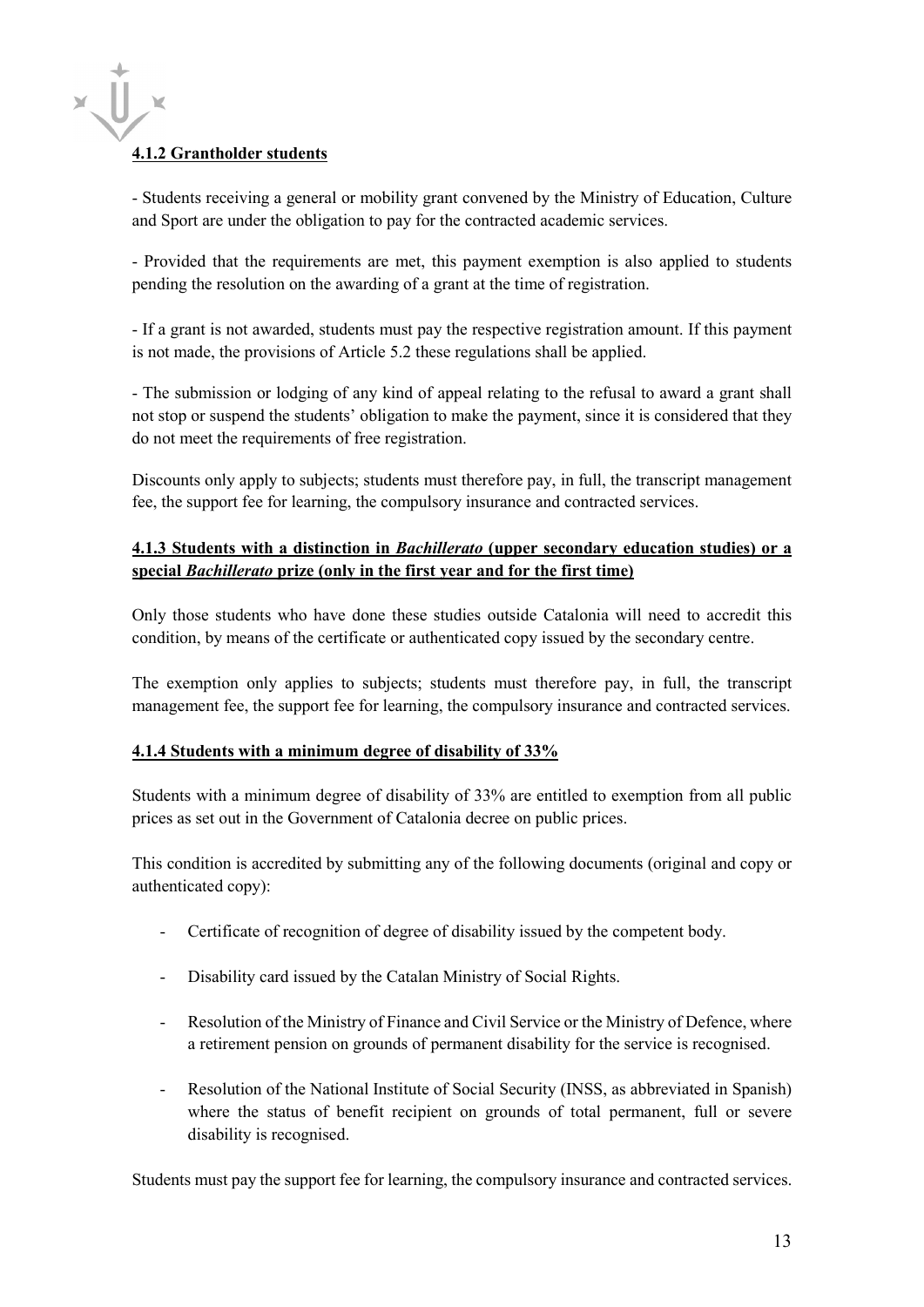

### **4.1.5 Students who are victims of terrorist acts**

People who have been victims of terrorist attacks, as well as their spouses and children, are entitled to exemption from all public prices as set out in the Government of Catalonia decree on public prices.

This condition is accredited by submitting (original and copy or authenticated copy) the respective administrative resolution. Students must attach the family book in the case of spouses and children.

Students must pay the support fee for learning, the compulsory insurance and contracted services.

### **4.1.6 Students who are victims of male violence against women within the context of a couple**

Victims of male violence against women in the context of a couple, as well as their dependent children, are entitled to exemption from all prices as set out in the Government of Catalonia decree on public prices.

The following documents are proof of the status of victim of male violence against women within the context of a couple and their dependent children:

a) A conviction for a crime of gender-based violence or any type of court judgment, even if it is not final, declaring that the woman has suffered any of the forms of this violence.

b) A protection order or any other judicial decision that grants a precautionary measure in favour of the victim.

c) A report by the Prosecution Ministry stipulating that the woman applicant is a victim of gender-based violence.

d) A report or certificate proving that the woman applicant is being cared for as a victim of gender-based violence, issued by any of the following services:

• Social Services.

• Action Unit for Combating Male Violence against Women and Domestic Violence of the Directorate General for Families of the Catalan Ministry of Social Rights.

- Specialised Intervention Services (SIE).
- Women's Information and Support Services (SIAD).
- Support for Victims of Crime Office.
- Public shelter resource.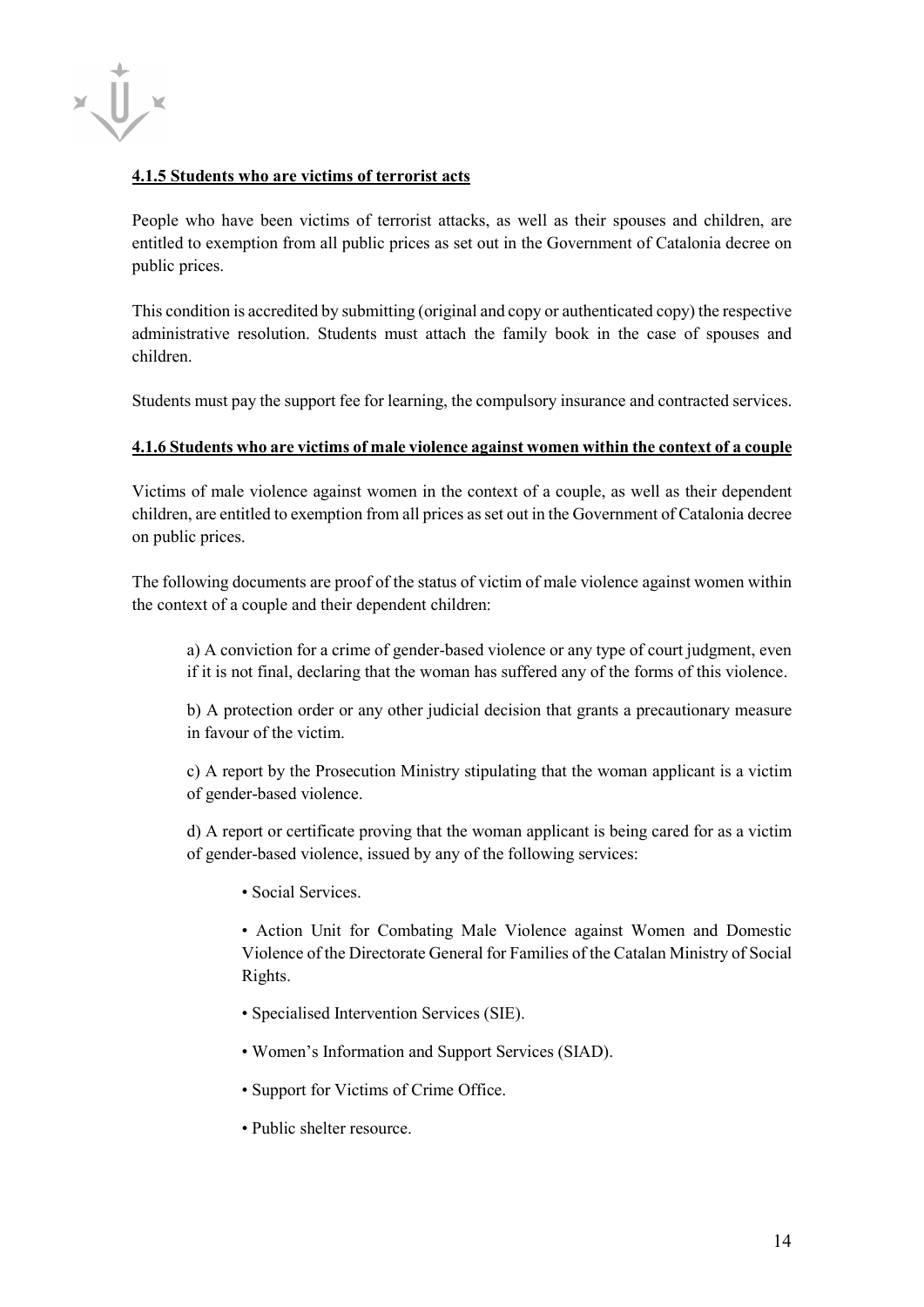$x\ddot{U}$ 

• An organisation subsidised by a specific public authority to care for women victims of gender-based violence.

• A report by the Inspectorate of Work and Social Security.

e) Any other means as provided for in Article 33 of Act 5/2008, of 24 April, on the right of women to eradicate male violence against women.

Documents proving the status of victim of male violence against women within the context of a couple have the following validity:

- a) In the case of a conviction for a crime of gender-based violence:
	- If the sentence is less than two years, the status shall be retained for two years.

• If the sentence is between two and four years, the status shall be retained for four years.

• If the sentence is more than four years, the status shall be retained for the length of the sentence.

- b) In the case of a protection order, precautionary measure or report by the Prosecution Ministry, the status shall be retained for at least one year, or for the duration of the precautionary measures if longer.
- c) The certificate or report by victims' support services. These documents must show that the protection measures for victims of male violence against women are in force.

For the purpose of proving the dependency relationship of the victim's children, the following documentation must be submitted:

a) In the case of children up to the age of 21, a family book.

b) In the case of children older than 21, a certificate stating that they are living in the family unit.

The original and copy or authenticated copy of the documents must be submitted.

Students must pay the support fee for learning, the compulsory insurance and contracted services.

#### **4.2 Discounted registration**

Students in one of the following situations are entitled to discounts:

#### **4.2.1 General large family**

Only those students from outside Catalonia need to accredit this condition.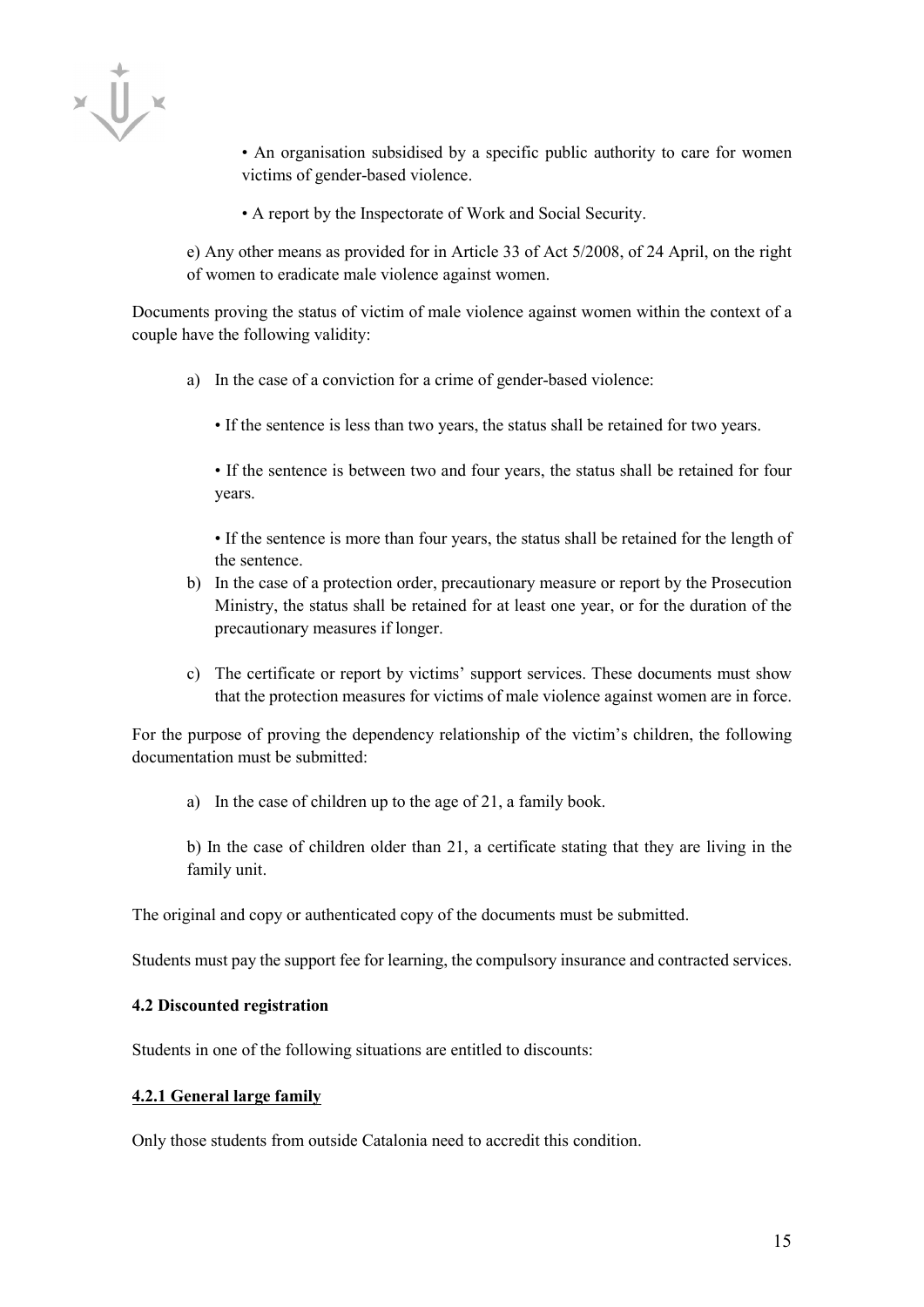

- Original and copy or authenticated copy of the large family document or certificate (students registering for the first time or who need to submit a renewed large family document or certificate).

If the number of siblings or children does not appear in it, students must provide proof of that by means of a certificate from the respective department.

The 50% discount applies to subjects and the transcript management fee. Students must pay, in full, the support fee for learning, the compulsory insurance and contracted services.

Students must provide proof by the registration deadline. Students must meet this condition at the start of the academic year.

# **4.2.2 Distinctions**

Students who obtained credits with distinctions at the University of Lleida in the immediately preceding academic year are entitled to exemption from payment of the registration fee of the same degree for a number of credits equivalent to those that they have obtained with this academic grade.

Thus, the discount will be applied to the double bachelor's degree when a distinction has been obtained in one of the bachelor's degrees forming part of it, provided it has not been completed. The same criteria are applicable in the event of abandoning the double bachelor's degree in favour of one of the bachelor's degrees forming part of it, provided the subject with distinction is recognised in the new bachelor's degree.

If the credits with distinctions are the last ones of the bachelor's degree, the exemption shall apply to the master's degree in accordance with the following equivalence: if the subject type is annual, 2 credits shall be discounted from the master's degree, and if the subject type is semestral, 1 credit shall be discounted.

# **Article 5. Registration fee payment**

# **5.1 Means of payment**

The University shall collect the registration fee by charging the account of the bank chosen by students. When registering, students must select one of the following means of payment:

# **5.1.1 Single direct debit payment**

The University shall charge the amount from the  $10<sup>th</sup>$  day after registration.

# **5.1.2 Direct debit payment in three instalments**

The registration fee shall be charged in three instalments.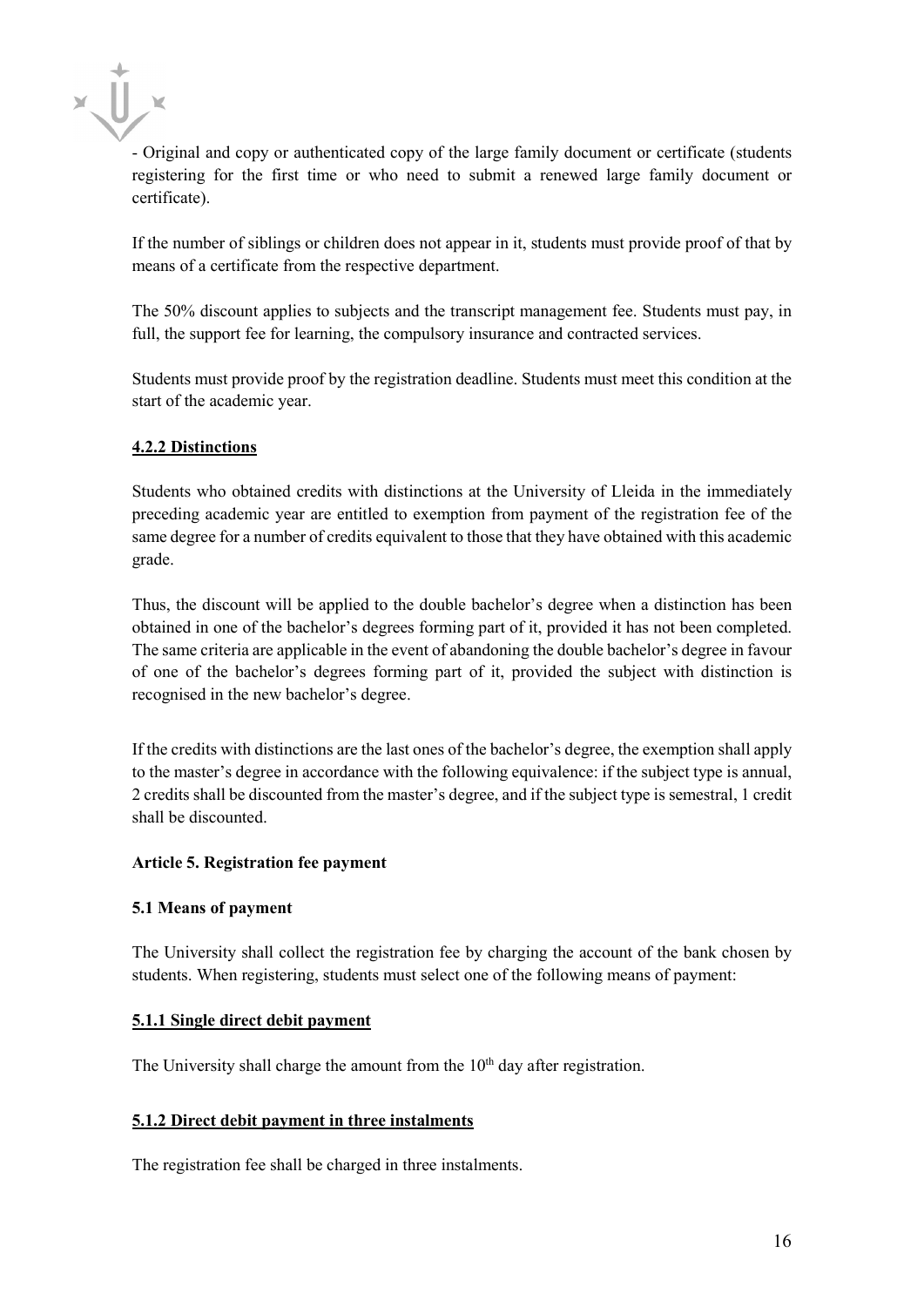

As a general rule, the instalments shall be as follows:

- a) The first instalment shall be charged from the  $10<sup>th</sup>$  day after registration. As a guide for registrations in July, the charge shall be made between 9 and 16 August 2022, and for registrations in September, the charge shall be made between 20 and 30 September 2022. The amount corresponding to 40% of the registered credits, plus non-teaching administrative fees, will be collected.
- b) The second instalment shall be charged on 15 November 2022. The amount corresponding to 30% of the registered credits will be collected.
- c) The third instalment shall be charged on 28 December 2022. The amount corresponding to 30% of the registered credits will be collected.

To arrange direct debit payments, students must give the bank account details in the respective section of the self-registration form and, in the first year of registration, they must submit a SEPA direct debit mandate signed by the account holder; if the account holder changes, they will need to re-submit it.

The receipt of registration, whether done in person or using the self-registration system, shall serve for notification purposes.

Registration fees that, for whatever reason, have to be paid outside payment in instalments and after the third instalment set out in this Article, must be paid in cash at any of the banks indicated on the invoice.

Bank account details for direct debit payment can be modified by using form M2, which must be submitted to the secretariat of the centre at least fifteen days before the second or third payment deadlines. The application must be accompanied by a new SEPA direct debit mandate signed by the account holder if the account holder has changed.

# **5.1.3 Loan by the Government of Catalonia**

Information is available to students at *<http://www.gencat.cat/agaur>*.

The AGAUR means of payment involves students authorising AGAUR to fully or partially pay back the loan on their behalf, in those cases where it is justified to do so for the proper management of the financing instrument.

The UdL will not transfer data to third parties unless it is required to do so by law. When the "Pagament Agaur" means of payment is requested, the UdL may transfer data to AGAUR and the corresponding financial institution.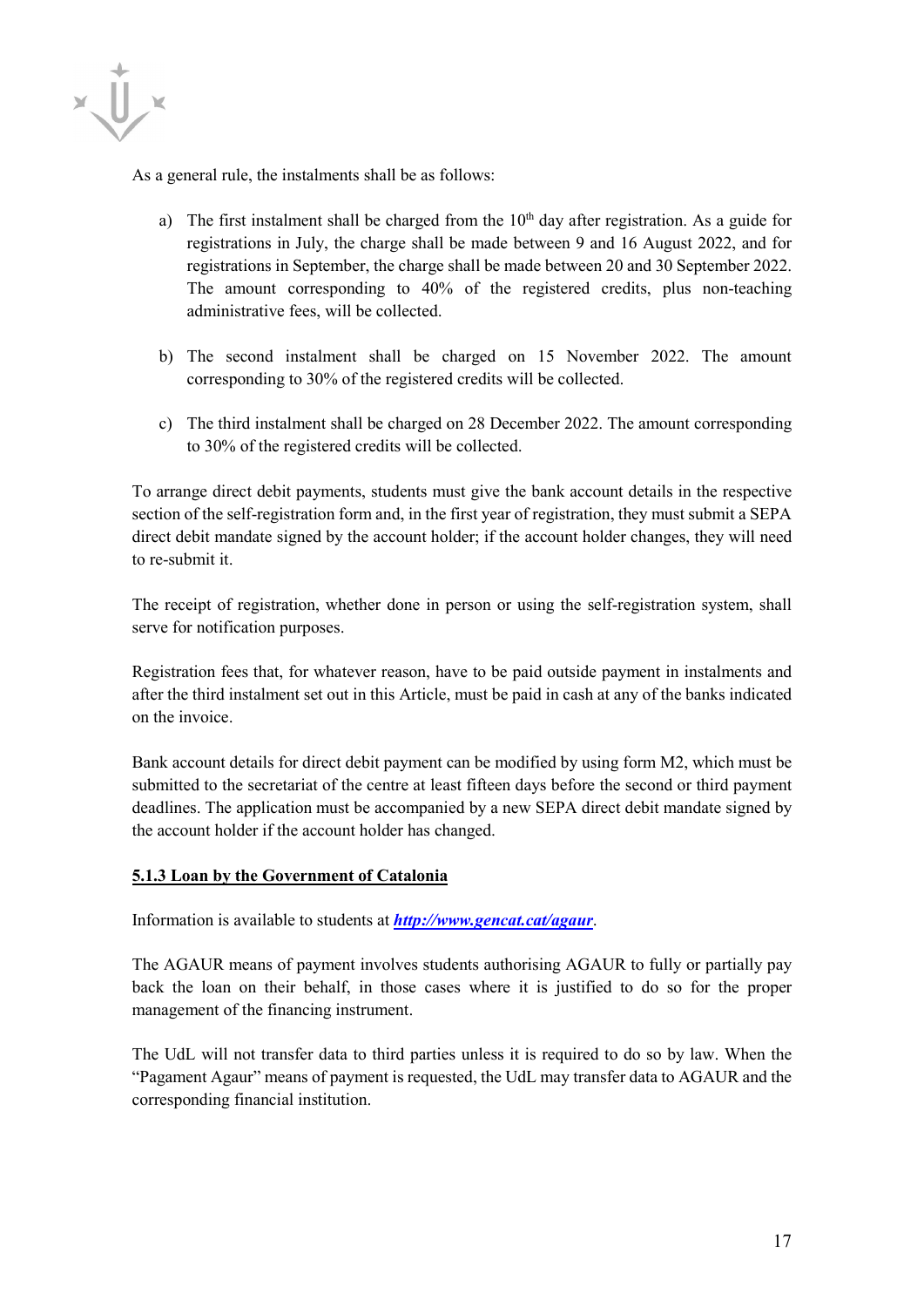

# **5.2 Procedure and effects of non-payment of the registration fee**

If the University cannot collect the full or partial amount of the registration fee through the account number provided by the student or through any other means of payment, it shall reissue the order a second time for cash payment adding to the total or partial amount of the registration fees the following percentages:

- From the due date and up to three months, a 5% surcharge.
- From three months up to six months, a 10% surcharge.
- From six months, a 15% surcharge.

Students must pay the amount corresponding to these surcharges regardless of whether they obtain a grant or financial assistance at some time after the notification.

The University will notify students of the outstanding amount and will send them a payment document that will include the initial 5% surcharge, which will be valid for three months.

Students must pay the outstanding amount before the due date, which shall be sent as an attachment to the notification.

The notification will be issued electronically via the online office of the University of Lleida. The notification will also be sent to the student's mobile phone and to the institutional e-mail address (......@alumnes.udl.cat) that the student was given when registering for the first year.

Once the three-month period has elapsed, any student who has not made the payment must request a new payment document from the secretariat of the centre, which will include the corresponding surcharge, depending on the period that has elapsed.

As soon as the University issues a non-payment notification to a student, her/his registration will be suspended until the corresponding amount is paid.

As a result of this suspension, the student will not be able to make any change to registration, obtain academic certificates, transfer the file, request the degree certificate or register for the next academic year on the same degree or on any other.

#### **5.3 New students awaiting reallocation of a place**

Students pending admission, through the university pre-registration process, to other studies at the University of Lleida or another university, must indicate that this is the case during the selfregistration process and pay the registration fees as indicated below:

Within a period of 10 days after registering, they must pay the amount corresponding to the transcript management fee and to the compulsory insurance at any of the banks shown on the receipt of registration.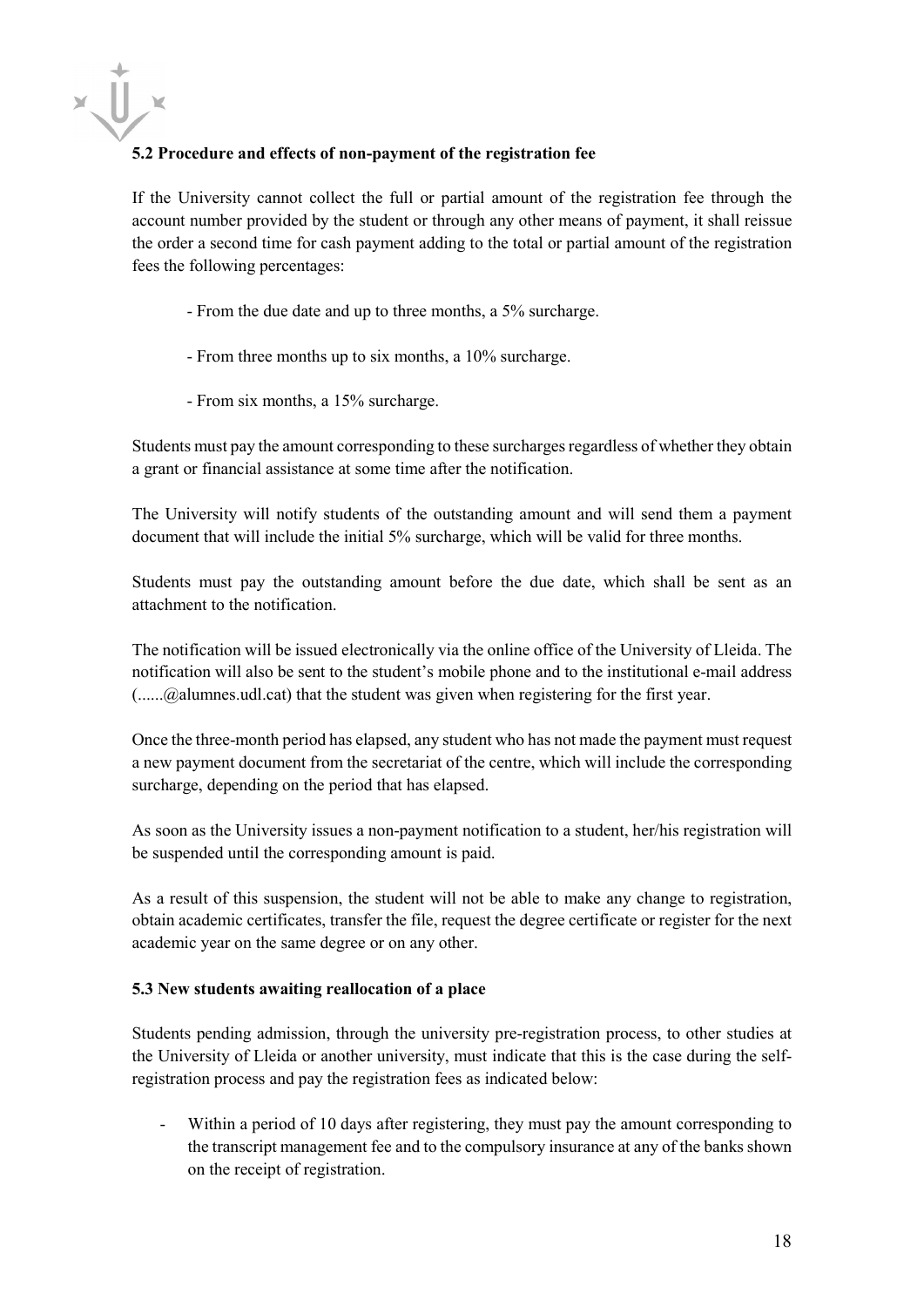

- If, by 30 September 2022, the student has not submitted a cancellation of registration request (because she/he has been accepted by another university or centre of this university), it shall be understood that she/he wishes to retain registration on this degree and the remaining registration fees will be charged through the means of payment selected by the student during the self-registration process: single direct debit payment, direct debit payment in three instalments or loan by the Government of Catalonia.
- If cancellation is submitted for other reasons, the provisions of Article 6.1.3 of these regulations shall be applied and the student must pay the amount corresponding to overdue receipts.

If the student is admitted to another degree at the University of Lleida or at another public university after 30 September 2022, he shall be refunded any amounts corresponding the registered credits and the support fee for learning, provided that the student applies for registration cancellation before the deadline set out in the Government of Catalonia decree on public prices for the 2022/23 academic year.

These fees will not be refunded if the new reallocation is due to a change of preferences applied for by the student or to a new pre-registration.

### **5.4 Second- and subsequent-year students pending transcript transfer**

Students pending admission, by transcript transfer, to other studies at the University of Lleida or another university, must indicate that this is the case during the self-registration process and pay the registration fees as specified below:

Within a period of 10 days after registering, they must pay the amount corresponding to the transcript management fee and to the compulsory insurance at any of the banks shown on the receipt of registration.

If, by 30 September 2022, the student has not submitted a cancellation of registration request, it shall be understood that she/he wishes to retain registration on this degree, and the remaining registration fees will be charged through the means of payment selected by the student during the self-registration process: single direct debit payment, in three instalments or AGAUR loan.

If the student obtains a transfer after 30 September 2022, she/he must pay the UdL the amount corresponding to overdue receipts as set out in Article 6.1.3 of these regulations in order to apply for the cancellation of registration and to carry out the transcript transfer.

#### **Article 6. Amendments to registration**

# **6.1 Amendments to registration with and without charge**

Students may amend their registrations free of charge within the deadlines set out in this article and within those set by the centres in the registration calendar published in July and posted on the notice boards of each centre and on the website of the University of Lleida.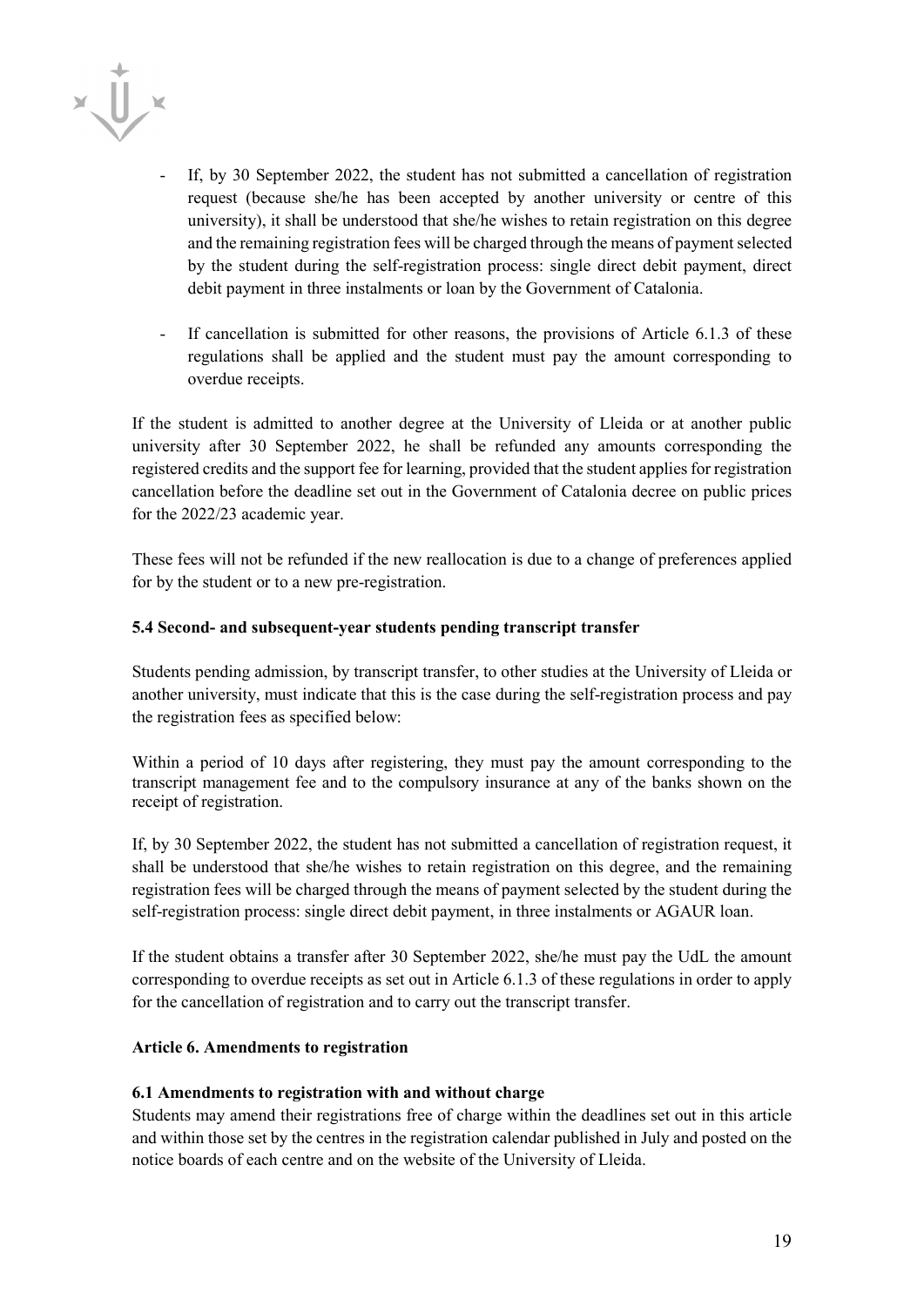Students who have registered and already have a password may make amendments online via the self-registration app.

After the deadlines shown in the registration calendar of the centre and in this Article 6, students must apply to the respective body for any partial addition or amendment to the registration via the processes provided for at the online office of the UdL, and must pay the extra charge for this, as set out in the Government of Catalonia decree on public prices.

The notification of the resolution will be issued electronically via the online office of the University of Lleida (the student will need to log on to see it). The notification will also be sent to the student's mobile phone and to the institutional e-mail address (.......@alumnes.udl.cat) that the student was given when registering for the first year, or the address appearing on the student's transcript, where applicable.

### **6.1.1 Amendment to personal data and bank details**

After the indicated deadlines for making any amendments, students must fill in form M-2 and attach it to the generic request of the online office, as soon as they realise the mistake.

### **6.1.2 Amendment to the application for registration**

After the indicated deadlines for making any amendments, students must fill in form M-3 and attach it to the generic request of the online office of the UdL.

Only the partial amount of the registration fee will be refunded when it is due to reasons attributed to the UdL or in the following cases:

- Suppression of approved subject areas
- Recognition of credits
- Grant
- "With distinction" not applied

- Discounts not applied for which the student met the conditions prior to the beginning of the academic activity.

Any amounts corresponding to the support fee for learning, the compulsory insurance, contracted services and voluntary contributions shall not be refunded.

The dean or director of the centre shall resolve these applications. She/He can also resolve requests about exceptional situations that may arise in relation to the bachelor's degree thesis and external placements (and, in the event that they involve a refund of the amount of these credits, she/he will have to issue a report justifying the exceptional nature thereof).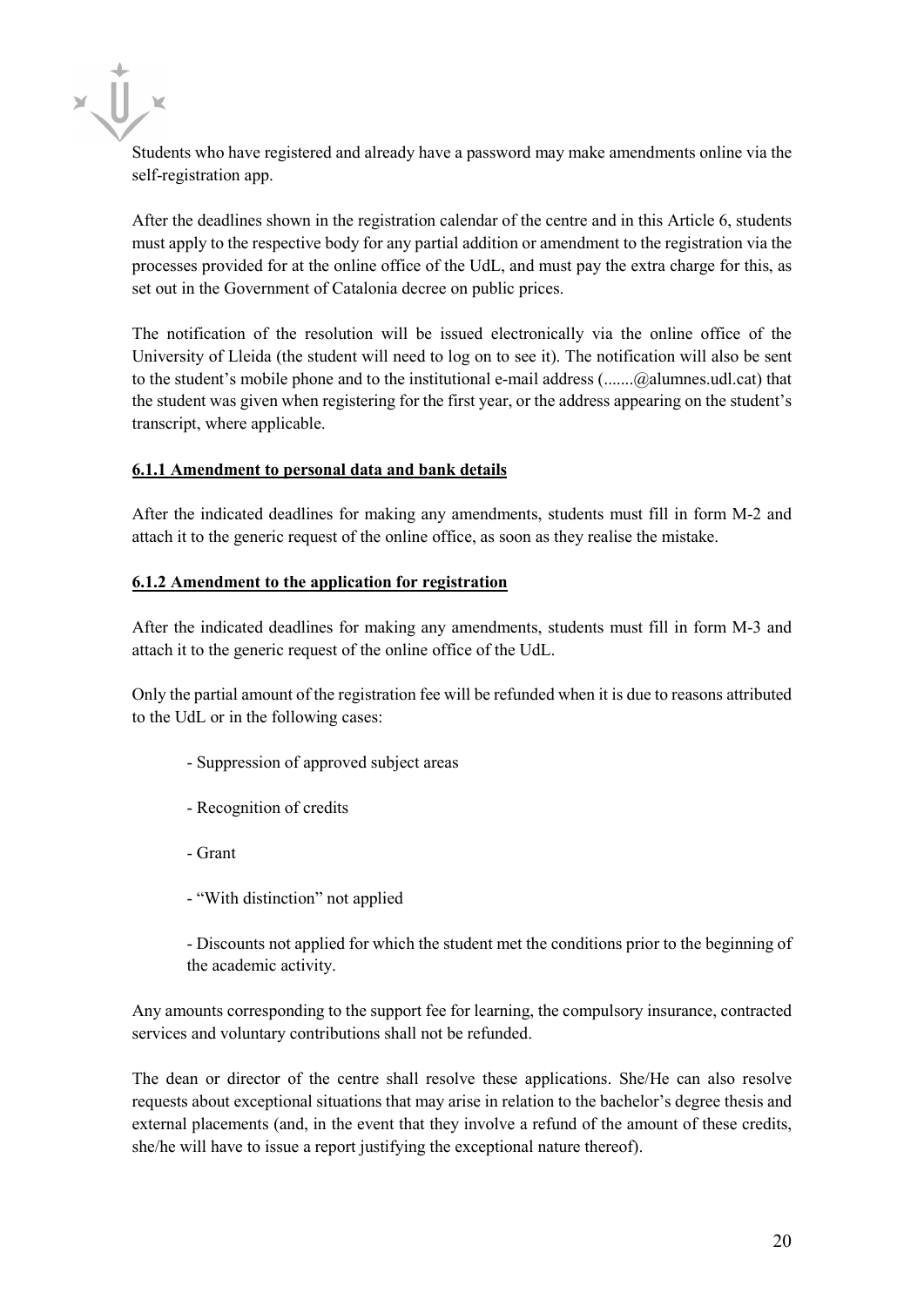An appeal may be lodged against her/his decision before the rector within one month of the day following notification.

# **6.1.3 Cancellation of registration**

To apply for the cancellation of registration, students must fill in form M1 and submit it via the online office of the UDL.

The deadline to apply for the cancellation of registration is 30 November 2022.

For new first-year students admitted to the university in the February pre-registration period, the cancellation of registration deadline is 1 March 2023.

Students shall only receive a refund of the amount paid for the credits registered in undergraduate studies under the following circumstances:

- Serious illness of the students substantiated by an official medical certificate.

- Registration at other studies of the University or at other centres of a university, only when places are reallocated in the university pre-registration process and when the application to cancel registration has been submitted by the deadline set out in the decree on public prices. The amount paid for registration shall not be refunded if the students applied for reallocation as a result of doing a new pre-registration or requesting a change of preference.

In the case of new first-year students, cancellation of registration involves the loss of the place obtained when pre-registering.

If the cancellation of registration is accepted and the student has applied for a grant from the Ministry of Education, Culture and Sport, the grant application will also be cancelled.

Any amounts corresponding to the support fee for learning, the transcript management fee, the compulsory insurance, contracted services and voluntary contributions shall not be refunded.

Cancellation will not be accepted if the amounts corresponding to overdue receipts have not been paid, except under the two circumstances set out further above.

In the event of a single payment registration, if cancellation is applied for after the due date and up to 14 November, the amount corresponding to 40% of the credits, plus non-teaching fees, must be paid; if the application is submitted between 15 and 30 November, the amount corresponding to 70% of the credits, plus non-teaching fees, must be paid. If the student has paid for registration in full, the corresponding amount will be refunded.

In any event, the amount corresponding to non-teaching fees must be paid.

In cases of duly substantiated exceptional situations, the application for overall cancellation of registration will be accepted up to 1 March 2023 provided the full registration fee has been paid.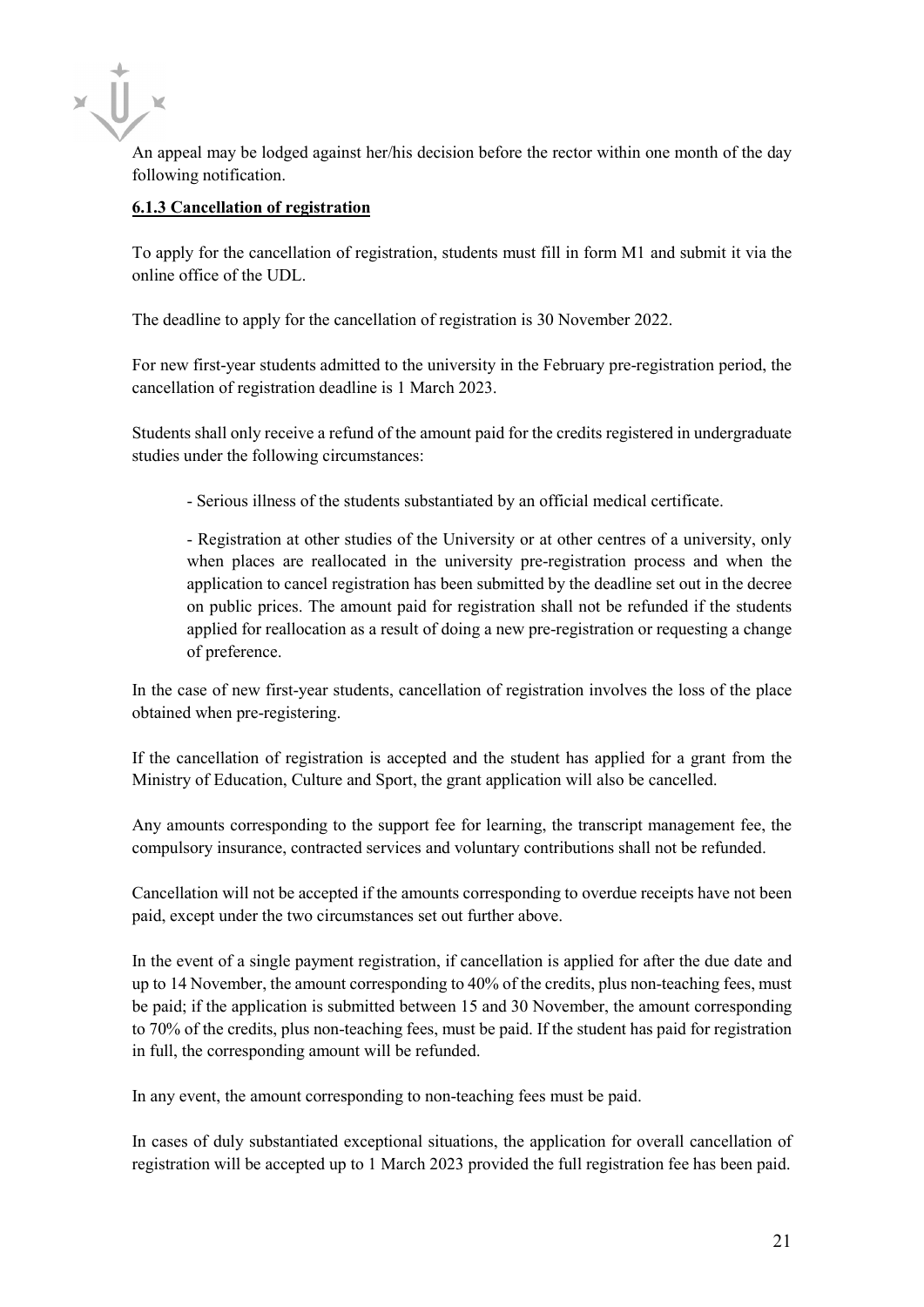$x \prod x$ 

The manager shall resolve the cancellation of registration. An appeal may be lodged against her/his decision before the rector within one month of the day following notification.

The Office of the General Manager will be able to cancel registration in those substantiated exceptional cases, in which cancellation is compensated by a new registration at the UdL; such compensation shall not be applicable to transcript management fees or learning support fees paid for in the cancelled registration.

# **6.1.4 Withdrawal from subjects**

After the indicated deadlines for making any registration amendments shown in the registration calendar of each centre, students who do not wish to take a subject may withdraw from it. Students must fill in form M-4 and submit it via the online office of the UdL.

The deadlines for undergraduate studies are as follows:

- First-semester subjects: 4 November 2022
- Annual subjects: 14 December 2022
- Second-semester subjects: 9 March 2023

Students cannot withdraw from registered basic and compulsory subjects corresponding to previous years.

The dean or director of the centre shall resolve the applications. An appeal may be lodged against her/his decision before the rector within one month of the day following notification.

In this case, withdrawal from subjects shall not entail a refund of the amount paid, but it shall not be counted for the purposes of a surcharge for following years.

#### **6.1.5 Addition to registration**

After the deadlines set for amendments, students must fill in form M-5 and attach it to the generic request of the online office of the UdL.

Payment shall be made by means of a single direct debit order.

No addition will be granted if any registration invoice is pending payment.

If payment is not made for this addition, none of the registration shall become effective.

The dean or director of the centre shall resolve the applications. An appeal may be lodged against her/his decision before the rector within one month of the day following notification.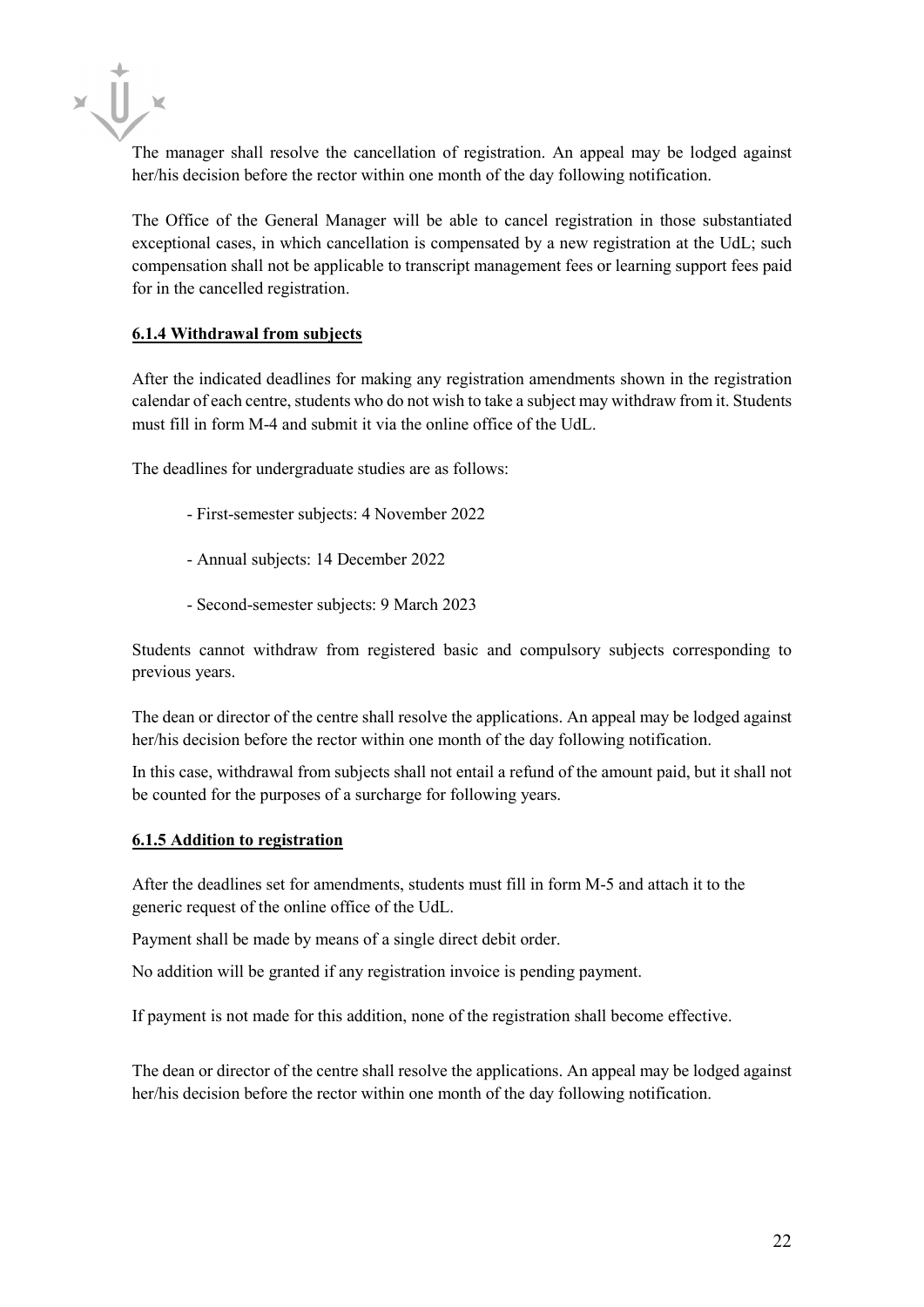

### **6.1.6 Change of timetable or group**

After the indicated deadlines for making any amendments, students must fill in form M-6 and attach it to the generic request of the online office of the UdL.

The dean or director of the centre shall resolve the applications.

Students must apply for changes of group for degrees taught at Lleida/Igualada and Lleida/La Seu d'Urgell from 2 to 13 May 2022.

The dean or director of the centre shall resolve the applications in accordance with the transcript transfer criteria approved by the centre since the grade for entry to these degrees is different for each group.

# **6.2 Exceptions**

The surcharge for partial additions and amendments to the registration as set out in the decree on public prices shall not apply to students who amend their registration after the deadlines indicated in this Article 6 and are in any of the following situations:

- Amendment of personal information and bank details
- Grant
- Distinctions
- Credit recognition
- Addition to registration due to recognition
- Bachelor's thesis
- Curricular external academic placements

#### **Article 7. General provision**

These economic regulations referring to registration shall be applicable unless otherwise specified in the decree on public prices of the Government of Catalonia or other legal regulations.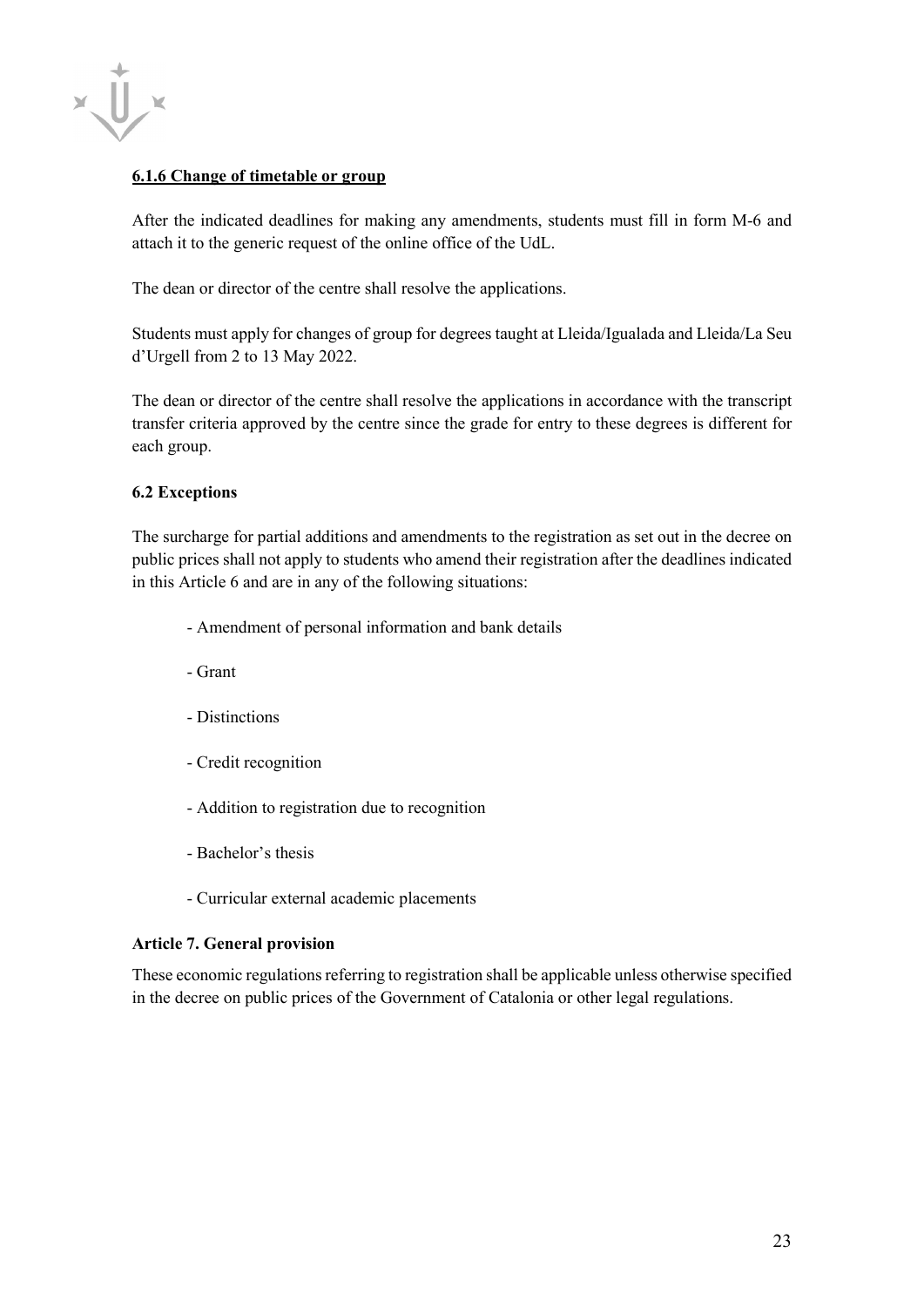# $\bigcup$  ×

# **TITLE 4**

# **TRANSCRIPT**

## **Article 8. Academic credit transfer and recognition**

The credit transfer and recognition procedure is regulated by Article 10 of Royal Decree 822/2021, of 28 September, establishing the organisation of university education and its quality assurance procedure (Spain's Official State Gazette of 29 September 2021) and by these regulations.

Transferred or recognised credits must be included in the student transcript and in the European diploma supplement.

# **8.1 Credit transfer**

Academic credit transfer refers to the inclusion, in the transcript and in the European diploma supplement, of all credits obtained in official studies taken previously, at any university, that have not led to an official university degree being awarded.

In order to transfer credits, students must close the transcript of the abandoned degree and submit the transcript transfer receipt to the secretariat of the centre where they wish to register so that the destination centre can include the credits obtained from the original degree in their transcript.

These credits do not count for the purposes of obtaining the degree.

If students have been allowed to take simultaneous studies, the credits from the original degree shall not be transferred because the reason for the simultaneous studies application is to be able to take the two courses of study in full. If students abandon one of the courses of study for which they are registered, they may request a credit transfer in respect of the abandoned studies so long as they make the transcript transfer.

#### **8.2 Academic credit recognition**

Academic credit recognition refers to the procedure of acceptance by a university of credits obtained through other official studies at the same or another university so that they can form part of the student transcript for the purpose of obtaining an official university degree that is different to the degree of provenance.

These recognised credits must appear in the transcript and in the European diploma supplement with the original grades.

Credits corresponding to the bachelor's degree or master's degree thesis cannot be recognised unless said thesis is developed specifically in a mobility programme.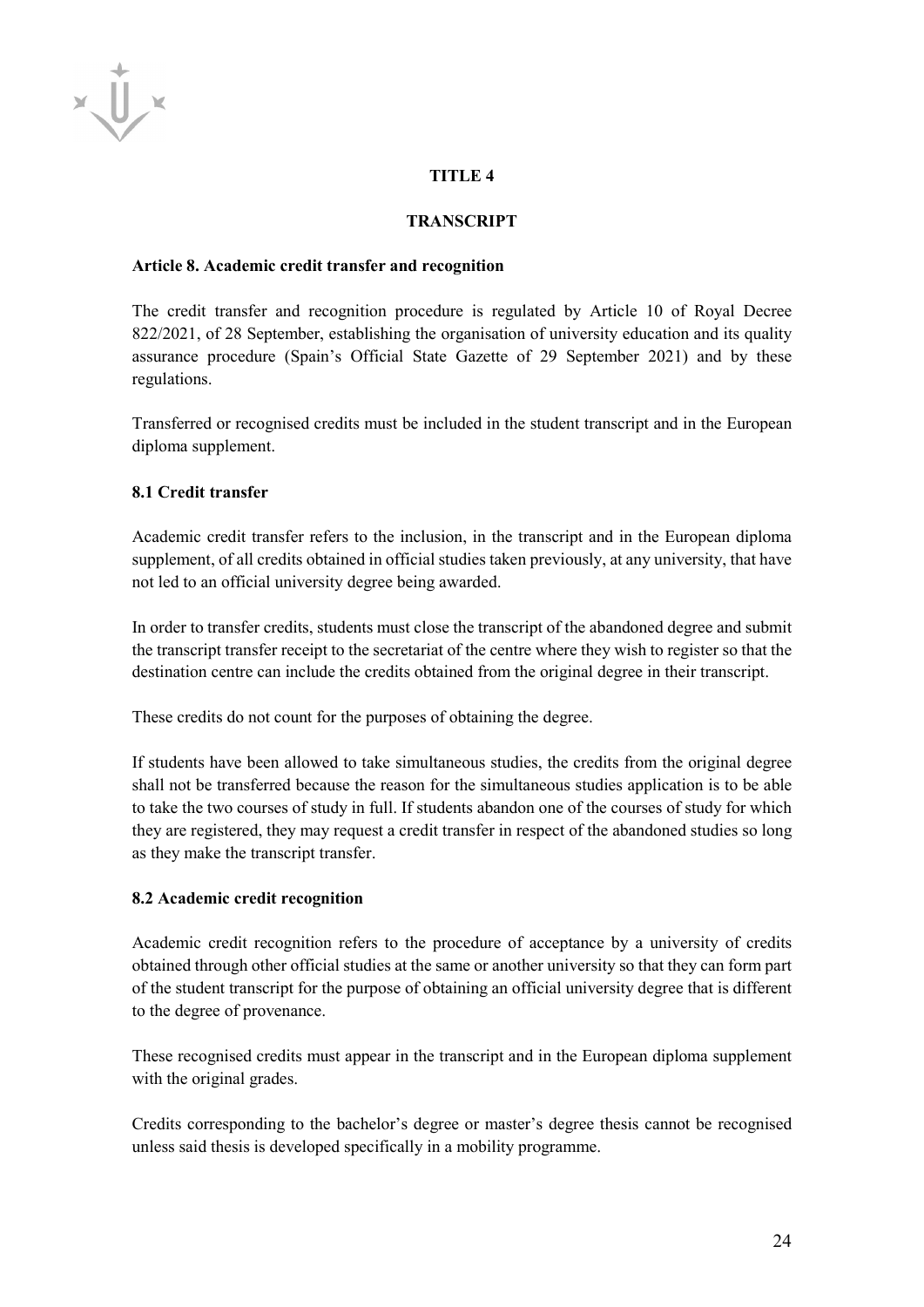The accreditation of work and professional experience may be recognised as academic credits used to obtain an official degree, but only when such experience is closely related to the knowledge, competencies and skills particular to the official university degree.

In order to accredit work and professional experience, students must submit the same documents as those required of students registering to study part-time, in accordance with the provisions of Article 3.2 of these regulations, as well as a report from the firm.

Credits passed and taken in universities' own university studies, or other official higher education studies, may also be recognised.

The number of credits recognised for work or professional experience or for unofficial university studies (a university's own, or lifelong learning) may not exceed, as a whole, 15% of the total credits of the curriculum of the degree that students intend to obtain. These recognised credits do not have numeric grades and are therefore not used for student transcript grading.

### **8.3 Credit recognition circumstances**

The following may be recognised:

A - All basic curriculum credits among degrees of the same knowledge area. Provided the reports are not modified and studies are ascribed to branches of knowledge, at least 15% of the credits corresponding to the basic curriculum subject areas of these branches may be recognised.

B - Credits from the rest of the subject areas and subjects among degrees of the same or different knowledge areas, provided that there is academic and formative consistency between the knowledge, competencies and skills of the subject areas or subjects to be recognised and those existing in the curriculum of the degree to which students wish to be admitted.

C - Six credits for participation in university activities relating to cooperation, solidarity, culture, sport, student representation and academic activities of a teaching nature organised by the university.

These credits shall be recognised as optional (cross-disciplinary subject area) ones. They will not have a grade and, therefore, will not count for the purpose of calculating the weighted transcript average.

For each academic year, the Governing Council of the University of Lleida shall determine those activities that are liable to be recognised under such headings.

Students must register for each activity at the academic secretariat of the centre or unit of the UdL that has promoted and is responsible for the activity. After undertaking the activity, students must submit, within the deadlines set out in Article 8.5 of these regulations, a certificate proving that they have passed the course or activity to the academic secretariat of the centre where they are registered, and the credits obtained shall be recognised in the transcript.

D - In order to recognise studies taken abroad, the general criterion set out in section B shall be taken into account.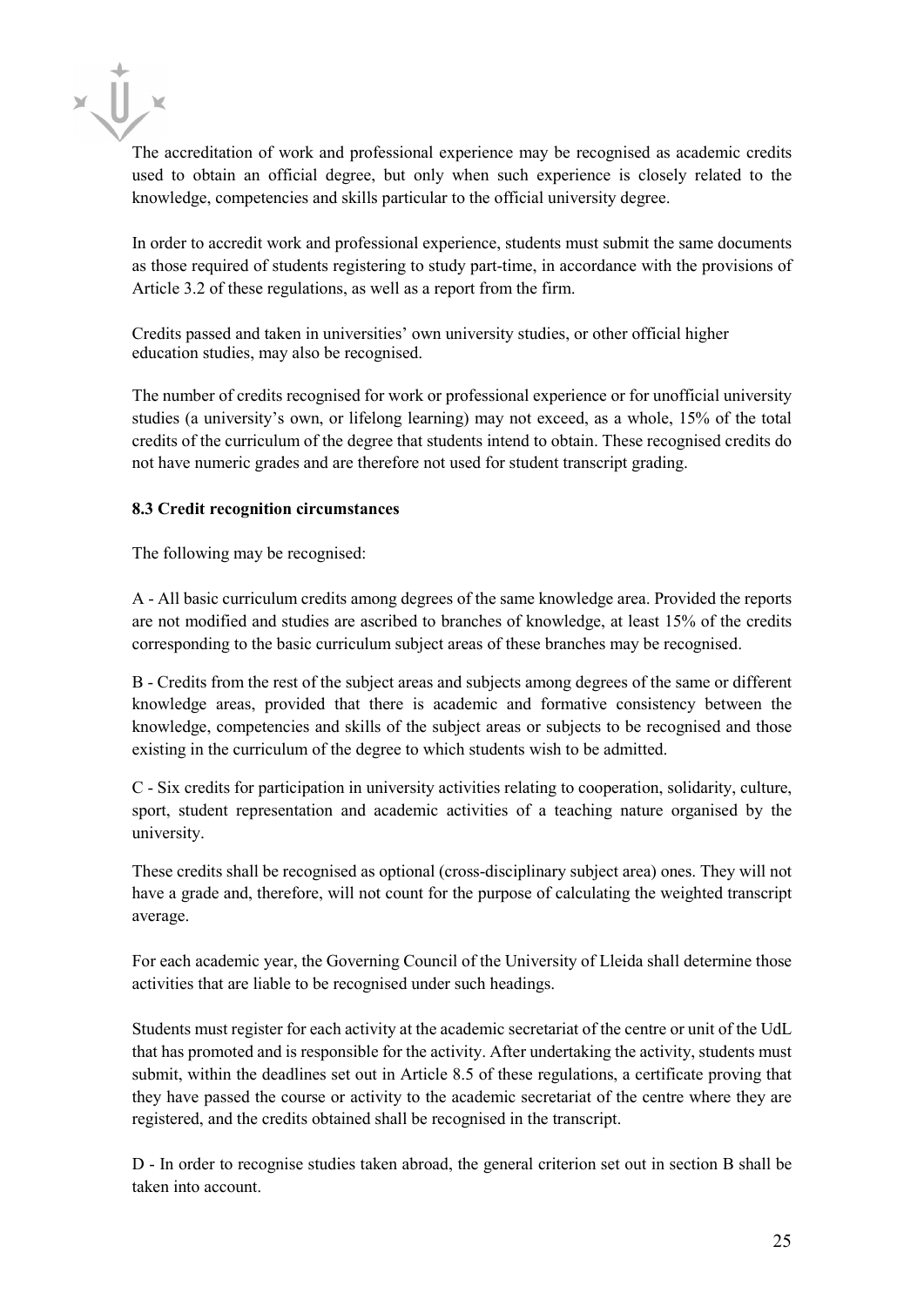E - Six credits corresponding to the cross-disciplinary subject area may be recognised for credits taken in the studies of provenance.

F - In accordance with sections 2 and 3 of the first additional provision of Royal Decree 822/2021, people holding a Spanish official long degree, engineering degree, architecture degree, short degree or technical engineering or technical architecture qualification who wish to be admitted to a degree may seek recognition of credits in accordance with provisions of section B of this Article.

#### **8.4 Documents, deadlines and resolution**

Applications for recognition must be submitted to the secretariats of the respective centres, preferably via the online office of the UdL, together with the following documentation:

- Application addressed to the dean or director of the centre.

- Personal academic transcript of studies taken. If students took their studies at the University of Lleida, they will not need to submit this transcript because the secretariat of the centre will attach it to the application for credit recognition.

- A stamped copy of the curriculum.

- Documentation accrediting the competencies attained and the educational content taken or the programmes of subjects taken (providing a link to the official website is recommended, so that they can be checked if considered necessary). This documentation must be stamped by the centre.

Documents issued abroad must be submitted in accordance with the provisions of Article 3.3 of these regulations.

Periods:

First: 5 to 16 September 2022 (\*)

These applications are resolved in October by the dean or director of the respective centre, as delegated by the rector, at the proposal of the centre's Studies Committee.

Recognised credits must be registered in the 2022/23 academic year itself, provided that students have a place at the centre to take the respective degree.

After the application for credit recognition has been resolved, students wishing to add to their registration may do so at the secretariat of the centre within a period of 3 days as from the day of receipt of the recognition resolution, only in respect of annual and second-semester subjects.

(\*) New first-year students admitted via university pre-registration after the end of this period may submit applications within a period of five days starting from the day after the allocation of a place.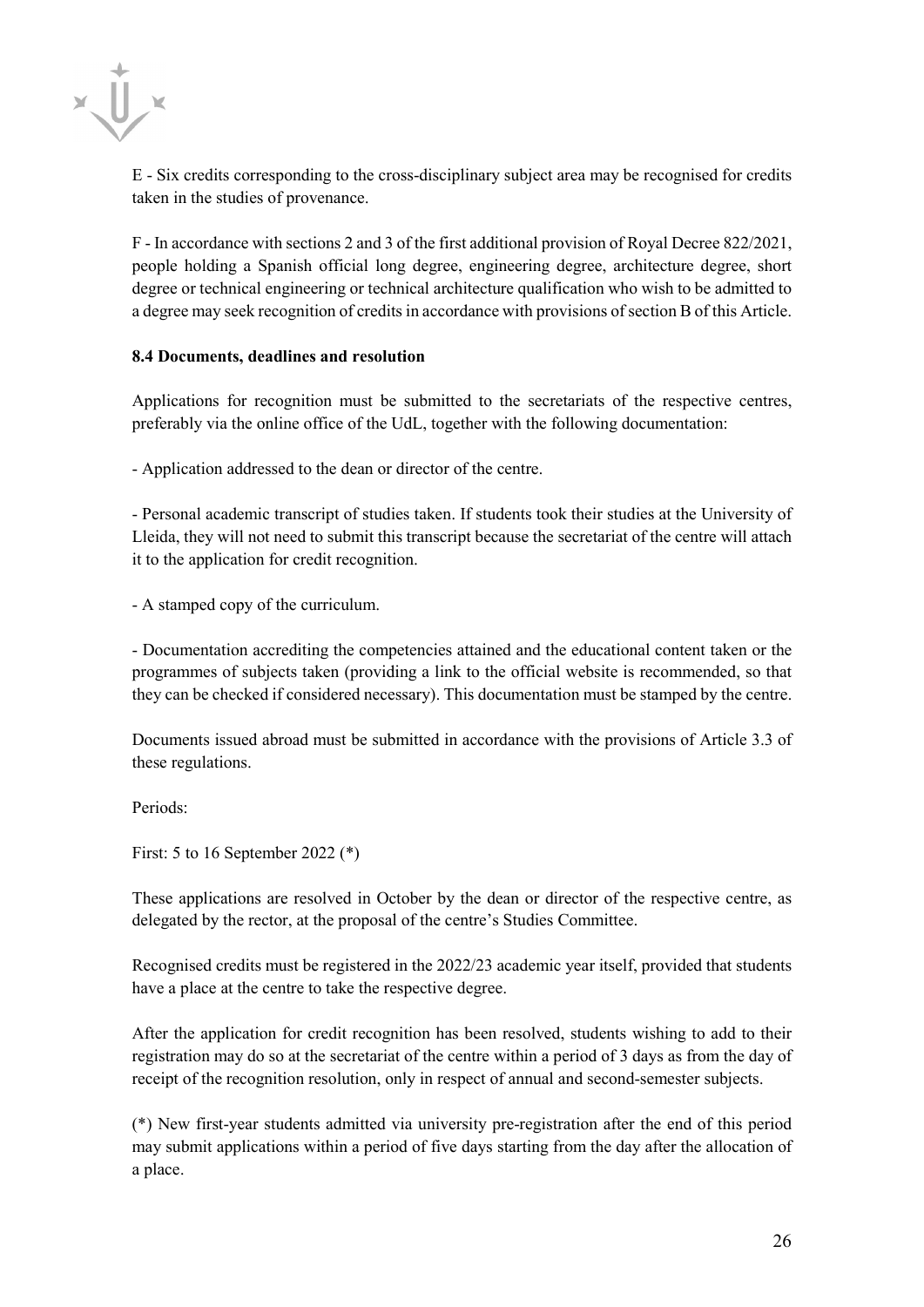

Second: 11 to 17 April 2023

These applications are resolved in May by the dean or director of the respective centre, as delegated by the rector, at the proposal of the centre's Studies Committee.

Recognised credits are registered in the ordinary registration period of the 2023-24 academic year, provided that students have a place on the respective course of study, unless the student is already registered at the University of Lleida and, with the recognition of these credits, completes the degree. In the event of the latter, the recognised credits can be incorporated into the transcript in the 2022/23 academic year.

Under no circumstances shall the credit recognition resolution imply that a place is being offered at the centre. Students must apply for a place in accordance with the applicable regulations.

### **8.5 Recognition of cross-disciplinary subject areas**

Courses, seminars, conferences, congresses and other activities that are liable to be recognised as cross-disciplinary subject area credits for all students at the University of Lleida shall be offered by the University of Lleida and they will have to be taken before finishing the degree.

The students concerned must submit the certificate or diploma (original and copy) of the course or seminar taken to the centres where they are registered so that the centres can recognise their credits, with prior payment of the fee set out in the decree on public prices published for each academic year in the Official Gazette of the Government of Catalonia.

Students may apply for credit recognition at the secretariats of the centres in November 2022 and February-March 2023 in accordance with the calendar established by each centre.

Students may only apply for cross-disciplinary subject area credit recognition outside the aforementioned months when the finalisation of their studies is dependent on that recognition. Under these circumstances, if students apply for recognition before 30 September 2022 and were registered on that degree in the 2021/22 academic year, they must pay the credit recognition amount as set out in the decree on public prices in force on the day of the application, but will not have to pay the transcript management fee, the support fee for learning and for the University of Lleida, or the compulsory insurance. If students were registered in that academic year or submit the application after the indicated date, they must pay the credit recognition amount and the transcript management fee indicated in the decree on public prices for the 2022/23 academic year.

These recognised credits are not graded, which means that they shall not be taken into account when it comes to calculating the weighted transcript average.

#### **Article 9. Transcript transfer of official university studies in Spain**

Students with partial Spanish official university studies who wish to be admitted to the same or other studies of the University of Lleida, and for whom 30 credits or more have been recognised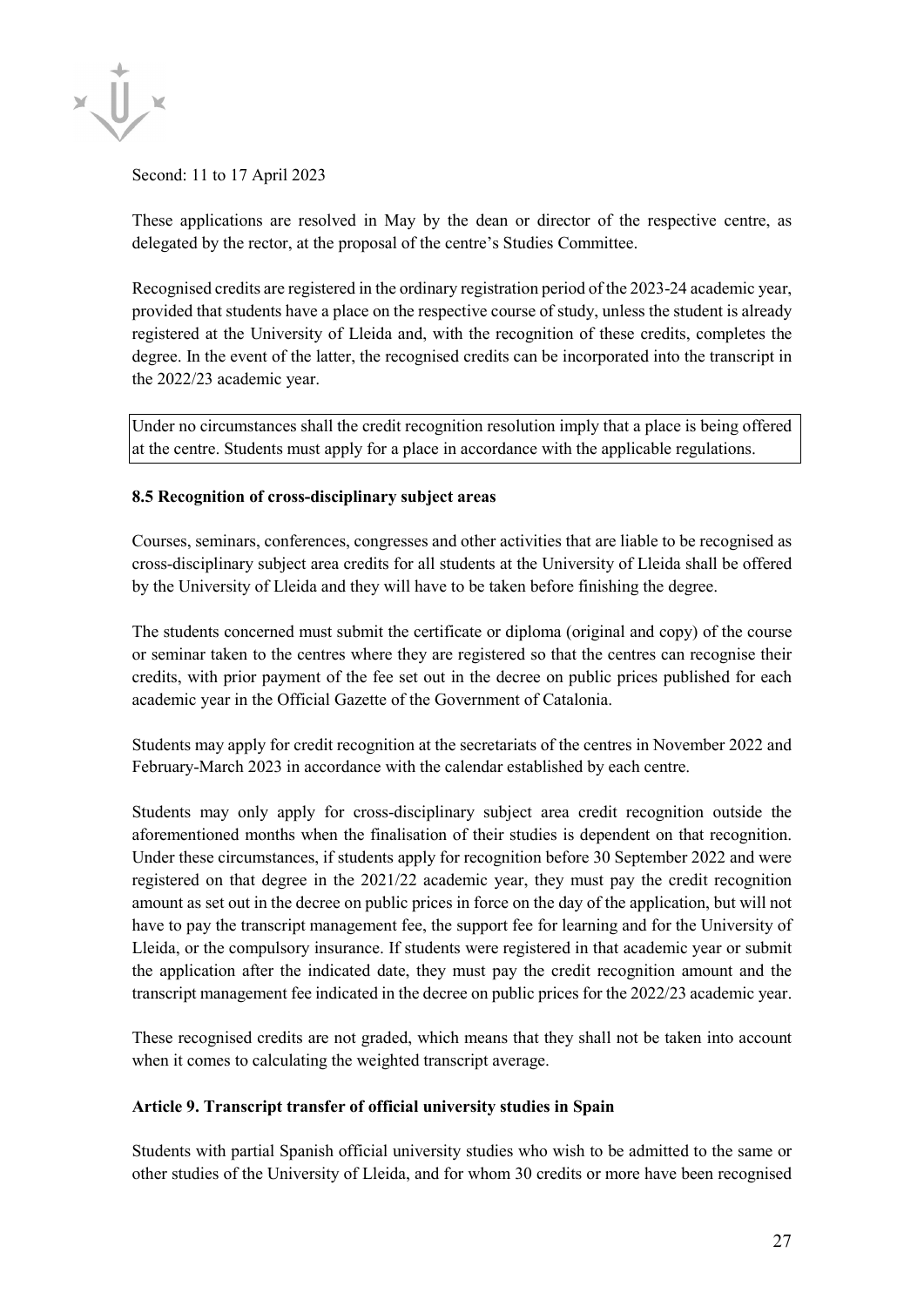in the degree of the University of Lleida that they wish to take, shall have their applications for places resolved by the dean or director of the respective centre, as delegated by the rector, in accordance with the criteria that the Governing Council of the University determines for this purpose. Students may check these criteria at the secretariats of the respective centres and may also apply to be admitted via university pre-registration.

To be admitted to a double bachelor's degree or if a minimum of 30 credits are not recognised (or other requirements set by the centres), students must do the university pre-registration to apply for admission to the University of Lleida.

Periods: 2 to 13 May 2022

Documents that must be submitted to the secretariat of the centre, preferably via the online office of the  $UdL$ :

- Application addressed to the dean or director of the centre.

- Personal academic transcript of studies taken. If students took their studies at the University of Lleida, they will not need to submit this transcript.

- A stamped copy of the curriculum.

- Documentation accrediting the competencies attained and the educational content taken or the programmes of subjects taken (providing a link to the official website is recommended, so that they can be checked if considered necessary). This documentation must be stamped by the centre.

In order to formalise the transfer in both instances (direct application to the centre or university pre-registration), the person concerned must pay the transcript transfer fee to the faculty or school of provenance and must submit the payment receipt at the time of registering.

#### **Article 10. Simultaneous studies**

Students wishing to start another degree and take it at the same time as the one they are doing must apply to do so to the dean or director of the centre where they wish to start the new studies, preferably via the online office of the UdL. The dean or director of the centre, as delegated by the rector, shall resolve the application.

Students must have obtained a place via university pre-registration on the new studies and have passed 30 credits or more of the degree that they have already started.

Once the simultaneous studies have been accepted and a place has been offered via preregistration, students must pay the transcript transfer fee for the purposes of simultaneous studies to the centre of provenance and must submit the receipt at the time of registration.

As indicated in Article 8.1 of these regulations, credits taken in the degree that students have already started shall not be transferred because the reason for the simultaneous studies is to be able to take the two courses of study in full.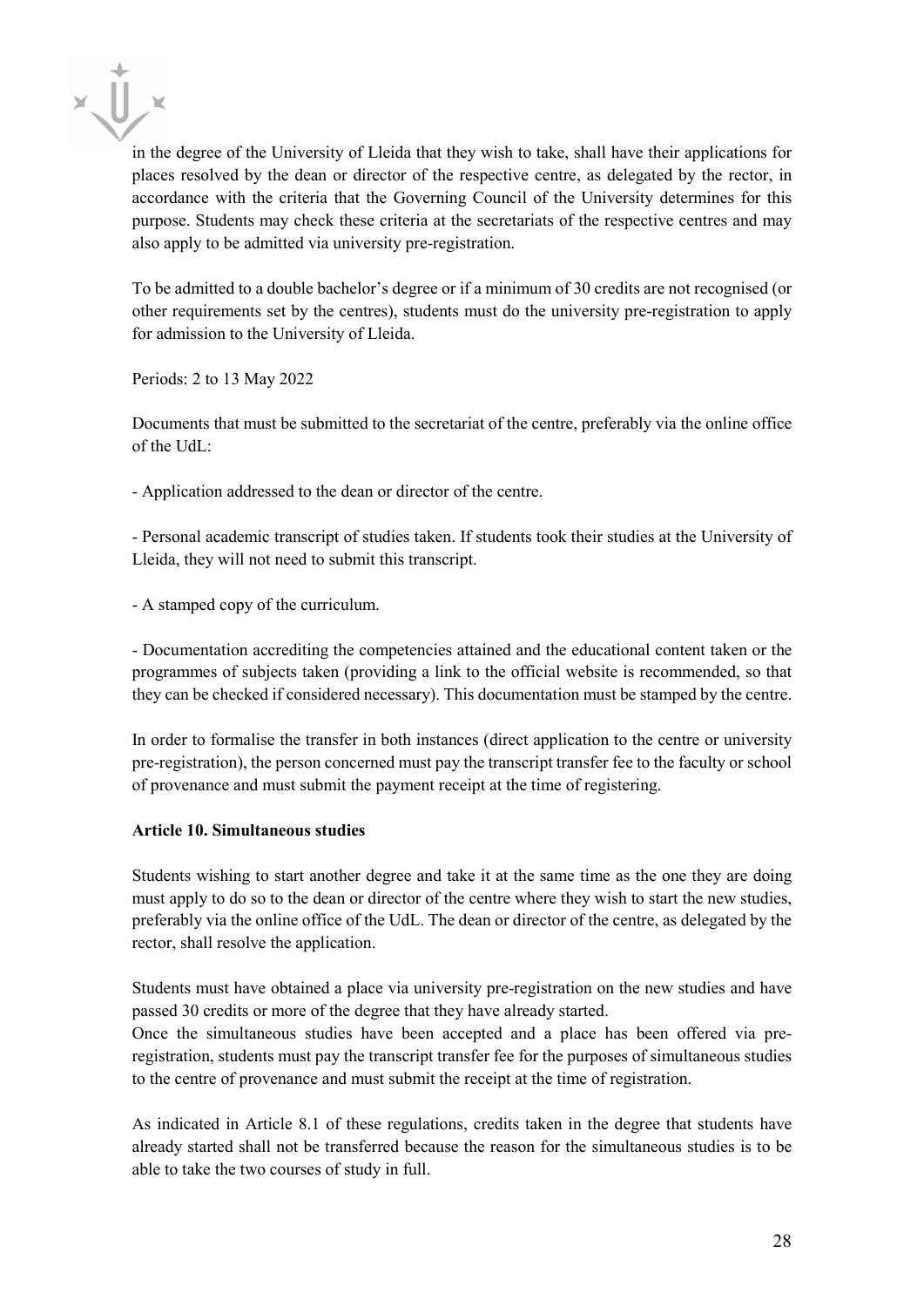

#### **Article 11. Admission of students with university studies taken partially or wholly abroad**

Students with university studies taken partially or wholly abroad that have not obtained homologation or equivalence of their degree in Spain, for whom 30 credits or more have been recognised at the University of Lleida on a course of study, and who wish to apply for a place on that course of study, will have to submit an application directly to the rector, who shall resolve the application in accordance with the criteria that the Governing Council determines for this purpose, which, moreover, must take into account the transcript. These criteria can be found in the corresponding centres.

If the number of recognised credits is fewer than 30, the person concerned must apply for a place on the course of study for which she/he has requested recognition via Catalonia's system of university pre-registration, by means of the Accesnet portal.

With regards to the deadlines to apply for credit recognition and the required documentation, articles 8.5 and 3.3 of these regulations will apply.

Once the application for credit recognition has been resolved, and depending on the number of recognised credits, the student shall apply for a place to the rector of the University of Lleida or by means of the university pre-registration process.

# **Article 12. Grading system and transcript average**

Applicable to the grading system and the transcript average are the provisions of Royal Decree 1125/2003, of 5 September (Spain's Official State Gazette of 18 September 2003), and the Regulations for the Assessment and Grading of Teaching in Bachelor's and Master's Degrees at the University of Lleida approved by the Governing Council on 26 February 2014, amended by agreements 111/2016, 231/2016, 221/2018 and 33/2020 of the Governing Council.

The results obtained by students in each subject area of the curriculum shall be graded in accordance with a numeric scale from 0 to 10, expressed to one decimal place, to which the respective qualitative grade.

A "with distinction" mention will be awarded to students who obtained a grade equal to or higher than 9.0. The number of distinctions cannot be greater than 5% of the students registered on a subject area in the respective academic year. The result of calculating 5% will be rounded up to the nearest whole number. When the first two decimal places give a figure of .50, the figure will be rounded up to the bigger whole number. If the number of students registered is lower than 20, only one distinction may be awarded. A module or subject is considered to have been passed when the grade is 5.0 or higher.

Credits obtained by the recognition of credits corresponding to educational activities not integrated in the curriculum (work or professional experience, cross-disciplinary subject areas and unofficial university studies) and credits obtained by recognition of higher education studies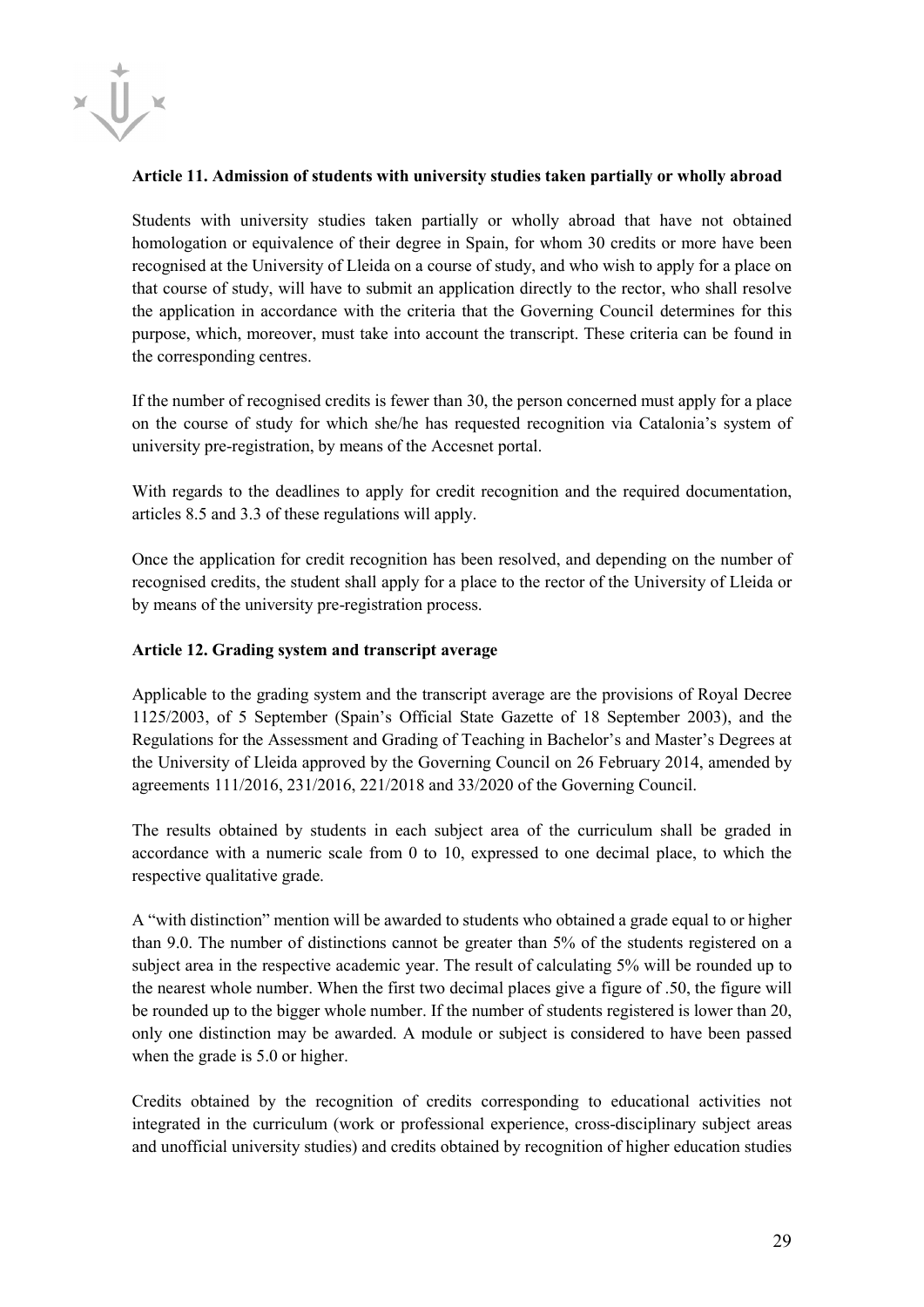$x \prod x$ 

shall be graded as a *pass*, without a numeric grade, and shall not count for purposes of calculating the transcript average.

Bridging courses shall be graded in the same way as degree subjects, that is to say, from *fail* to *excellent* and *distinction*.

The transcript average is determined as follows:

It is the sum of the credits passed by the student, each one being multiplied by the respective grade value and divided by the number of credits passed by the student.

Σ NCi x Gi Weighted average = --------------------------------- NC

NC: Total number of credits passed by the student

NCi: Number of credits passed in each subject

Gi: Respective grade

Numeric scale of grades

| Descriptor  | Numeric scale                     |
|-------------|-----------------------------------|
| fail        | $0 - 4.9$                         |
|             |                                   |
| pass        | $5 - 6.9$                         |
|             |                                   |
| good        | $7 - 8.9$                         |
|             |                                   |
| excellent   | $9 - 10$                          |
|             |                                   |
| distinction | $9 - 10$                          |
|             | plus a "with distinction" mention |
|             |                                   |

Regarding applications for grants that the Ministry convenes annually, the transcript average shall be determined in accordance with the formula set out in the respective announcements published in Spain's Official State Gazette*.*

For the allocation of an appointment in the online registration process for second- and subsequentyear students and for the allocation of curricular external academic placements, the transcript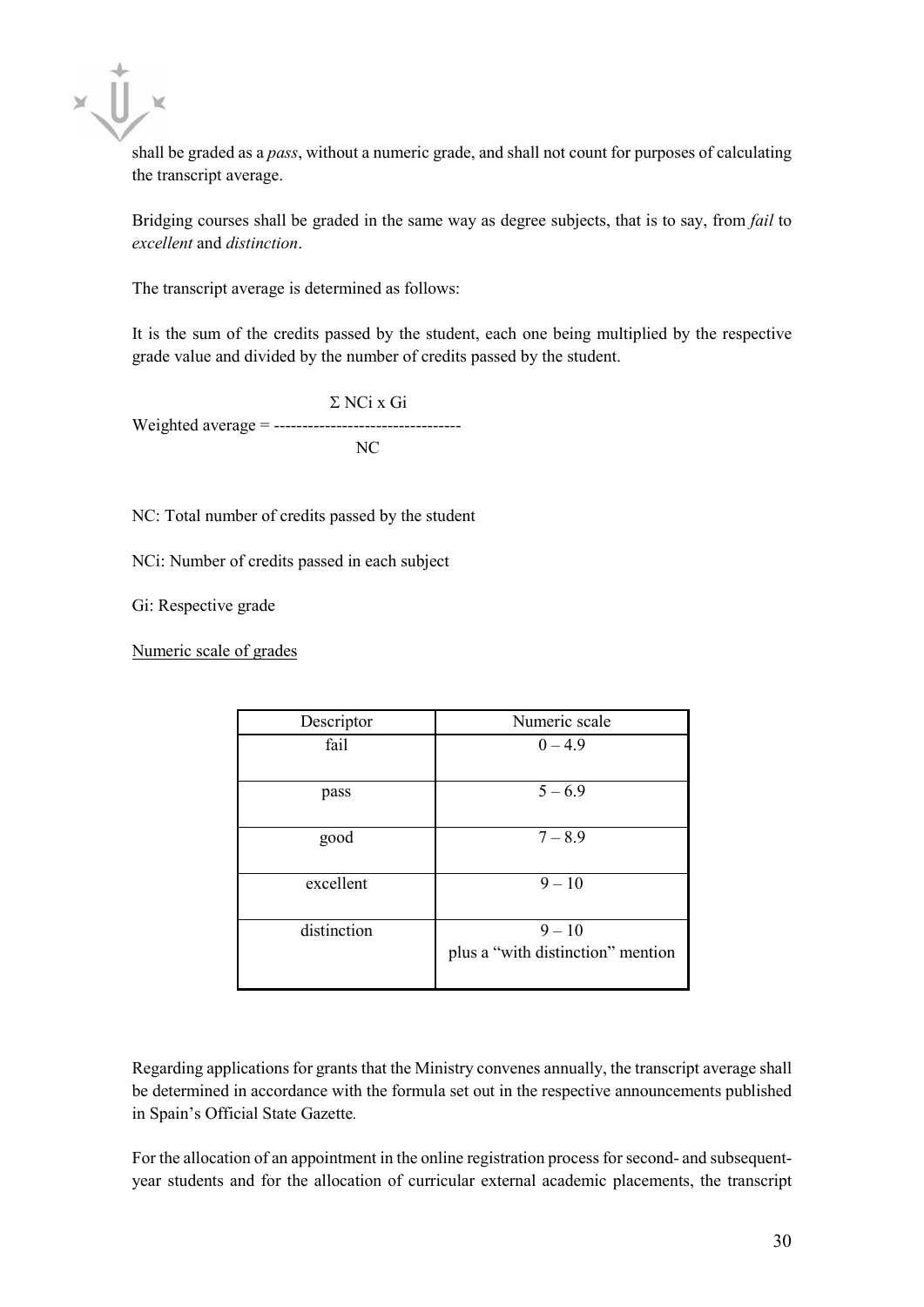

average shall be the sum of graded credits, each one being multiplied by the respective grade value, in accordance with previously mentioned the table of equivalences, and divided by the total number graded credits. The last grade obtained for each subject (fail, pass, good, excellent and distinction) shall be taken into account in this formula. In order to take part in mobility programmes (Erasmus+, UdL mobility and SICUE), the transcript average shall use the same calculation, but will take into account the credits passed up to 30 September of the academic year before the call or, where applicable, the date set out in each call.

# **Article 13. Double degrees**

To be admitted to a double bachelor's degree, a place needs to be obtained via university preregistration.

Students registered on double degrees must take the subjects included in the curricular itinerary designed for the purposes of obtaining both degrees. They must pay for the credits corresponding to the subjects of the curricular itinerary, as well as the fees, insurance and contracted services.

Upon completion of the curricular itinerary, the grades obtained will be transferred, in accordance with the table of correlation or equivalences approved by the Governing Council, to the student transcript of each degree.

To apply for one of the degrees, students must have passed the double degree curricular itinerary in full.

Students who abandon a double degree and who want to continue on one of the two degree programmes must follow the admissions procedure established by the legislation in force: university pre-registration or a transcript transfer application.

If the transcript transfer is accepted, the subjects that the student has passed in the curricular itinerary of the double degree will be recognised, with the exception of the bachelor's degree thesis, according to the tables of credit recognition approved by the Governing Council, and the student must pay the fee as set out in the Government of Catalonia decree on public prices.

The academic regulations applied to students of double degrees shall be the same as those applied to other students, and the prerequisites and corequisites shall likewise be the same as those for single bachelor's degrees unless other requirements are specified.

# **FIRST ADDITIONAL PROVISION. Voluntary contributions**

The University of Lleida offers students the opportunity to participate in its solidarity efforts by making a voluntary contribution of  $63.00$  to the "Dóna el teu 0,7%" (Give your 0.7%) campaign. This action of the university student community, together with what the administrative and service staff (PAS) and the teaching and research staff (PDI) are already doing, will contribute to the development and expansion of the solidarity and development cooperation activities that, from the very outset, the Development and Cooperation Unit has been undertaking. The amount of this